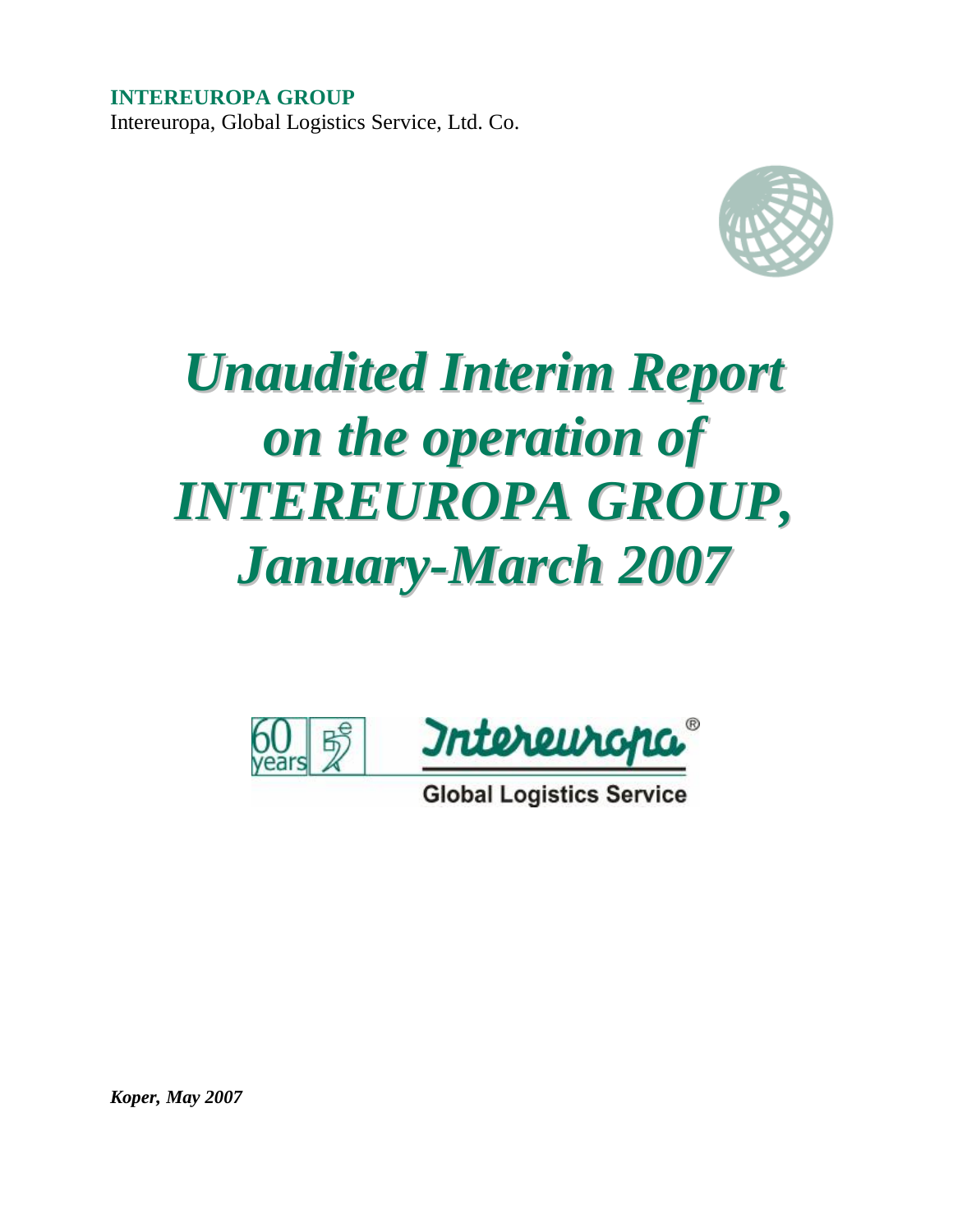The Company INTEREUROPA d.d. is publishing this **Unaudited Interim Report on the Operation of Intereuropa Group from January to March 2007** in accordance with the Securities Market Act and Ljubljana Stock Exchange Rules.

The unaudited consolidated and non-consolidated financial statements have been prepared in accordance with the provisions of International Financial Reporting Standards (IFRS).

This Report is available at the Company's registered office at Vojkovo nabrežje 32, 6504 Koper.

The Unaudited Interim Report of Intereuropa Group for January-March 2007 shall also be published on the web site of INTEREUROPA d.d. [www.intereuropa.eu,](http://www.intereuropa.eu) on 24.05.2007.

# *C O N T E N T S*

| A. |  |
|----|--|
|    |  |
| B. |  |
|    |  |
|    |  |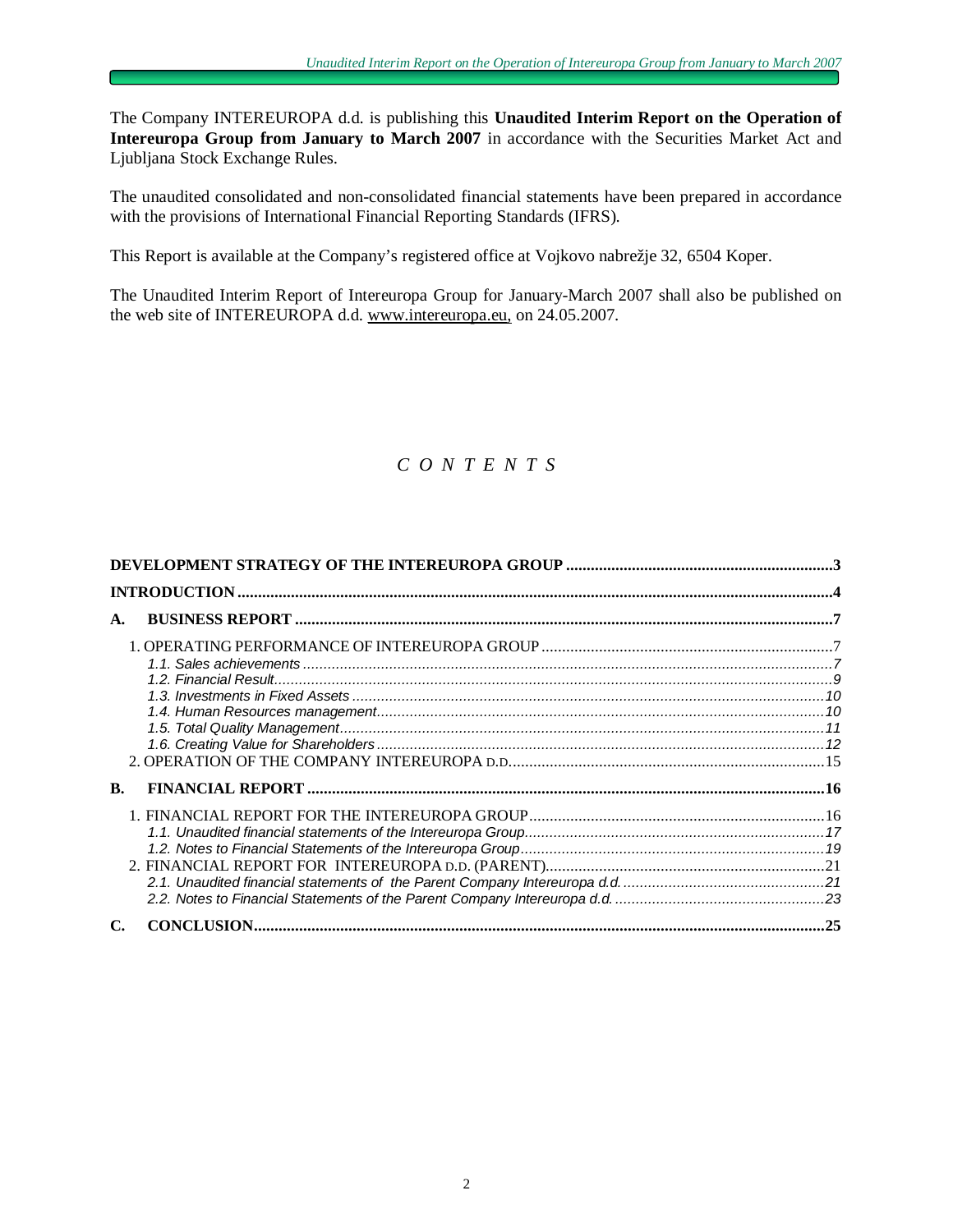# **DEVELOPMENT STRATEGY OF THE INTEREUROPA GROUP**

### **Our corporate vision:**

To be recognised as the leading provider of comprehensive logistics services in Central and South-Eastern Europe.

The motto we pursue is: "From partial to integral logistics services."

### **Our mission is:**

To optimally meet the demand for logistics services to the complete satisfaction of our customers.

### **Our values are:**

Professional attitude towards our customers, adaptability and flexibility, accountability, team work and appreciation of our employees.

### **For the term 2006-2011, we have set the following financial goals:**

| $\bullet$ | Growth of net sales revenues:               | $10.0\%$ p.a. |
|-----------|---------------------------------------------|---------------|
|           | <b>Continental Transport Services:</b><br>Ř | 15.1% p.a.    |
|           | <b>Logistical Solutions:</b>                | 7.2% p.a.     |
|           | <b>Intercontinental Services:</b><br>Ø.     | 5.9% p.a.     |
| $\bullet$ | Growth of Earnings Before Interest, Taxes,  |               |
|           | Depreciation and Amortisation (EBITDA):     | 11.7% p.a.    |
| $\bullet$ | Growth of Operating Profit or Loss:         | 17.7% p.a.    |
| $\bullet$ | Growth of net Profit or Loss:               | 6.9% p.a.     |
|           |                                             |               |

### **Our plan for 2011 envisions:**

- Net Return on Equity 10.2%
- Net Return on Assets 5.4%

**By 2011,** the Intereuropa Group will become the largest and best performing logistics provider in Slovenia and in the countries of the South-Eastern and Central Europe.

This will be achieved by:

- Consolidation, expansion and strengthening of the position in the Slovenian logistics market,
- Penetration to, and new business policy in the markets in which Intereuropa is already present,
- New businesses and logistics projects in the markets of Central Asia.

### **Our plan for 2007 envisions (in**  $\epsilon$  **million):**

|           | • Net sales revenues totalling:                      |      | 244.7 (11% growth)       |
|-----------|------------------------------------------------------|------|--------------------------|
| $\bullet$ | Earnings Before Interest, Taxes,                     |      |                          |
|           | Depreciation and Amortisation (EBITDA):              | 24.5 |                          |
|           | • Operating Profit or Loss:                          | 11.5 |                          |
| $\bullet$ | Net Profit or Loss:                                  | 27.2 | (ROE 16.0%, ROA 9.3%)    |
| $\bullet$ | Net profit or loss, excluding the effect of the sale |      |                          |
|           | of our share in Banka Koper d.d.:                    | 9.2  | $(ROE 5.2\%, ROA 3.1\%)$ |
|           |                                                      |      |                          |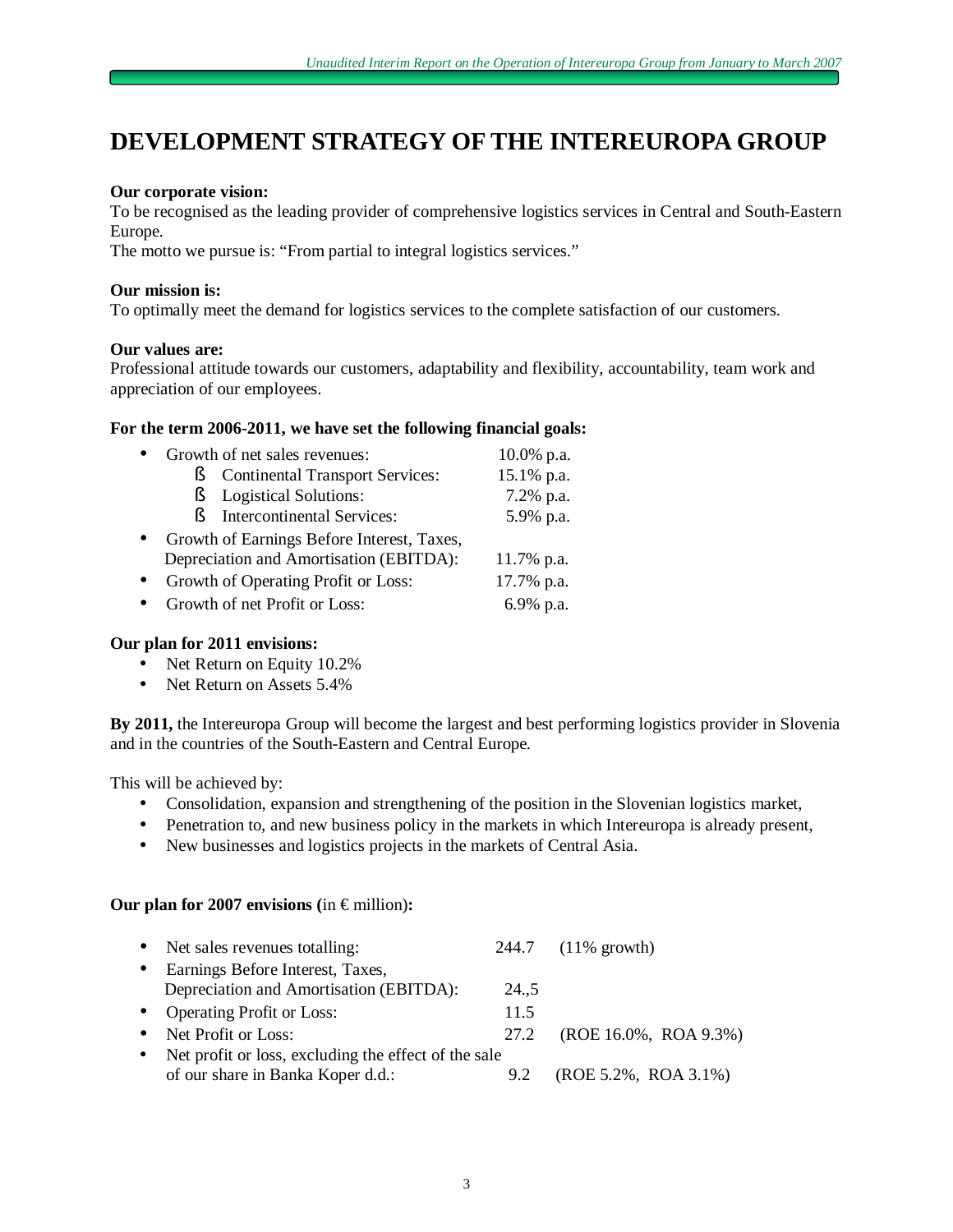# **INTRODUCTION**

During the first quarter 2007, the Group generated net sales revenues of EUR 58 million, which was only two percent below the planned result. Compared with the same period 2006, that means a 10.9% growth p.a.

With the net profit that outstripped the plan by 8.7%, we achieved a net return on equity of 16.0%, considering the delimitation of the net profit from the sale of the share in Banka Koper d.d. over the whole year. Accordingly, our planned financial results for the first three months were fulfilled.

# **The key achievements of this period:**

- Net sales revenues  $\mathbf{\hat{a}}$  58.0 million  $\epsilon$
- Net Profit or Loss  $\hat{a}$  22.4 million  $\epsilon$
- Net Return on Equity  $\hat{a}$  16.0 % (delimitated profit from the sale of the share in Banka Koper d.d.)

### **Major events in the reporting period:**

- The subsidiary A.D. Interjug-AS started operating under a new name: A.D. Intereuropa logističke usluge, Beograd (Belgrade).
- 19 January, on the sixteenth Annual General Meeting, the shareholders of Intereuropa d.d. adopted a resolution on the dismissal of the member of the Supervisory Board Anton Može, and elected a new Member Emerik Eržen.
- In January Intereuropa held a business meeting titled "Kosovo a New Challenge for Leading Slovenian Economists", and invited numerous economists who share the interest of entering the Kosovo market, or are interested in cooperating with partners from Kosovo.
- 26January, the Supervisory Board of Intereuropa d.d. adopted the Resolution on the conversion of the Company's share capital company into EUR, and on the adjustment of the Statute in this respect. The Supervisory Board also adopted the change to the Statute regarding the amount of the Company's share capital in euro, whereby the share capital in the value  $\epsilon$  32,976,185.11 was entered in the register of companies with the District Court Koper in March.
- The Supervisory Board of Intereuropa d.d. was informed on the economic eligibility of the investments into the logistic centres in Moscow Čechov and Kiev, which are to be carried out in 2007.
- In February, Intereuropa sold its 8.33% interest in the bank Banka Koper d.d. to Intesa Sanpaolo S.p.A. The proceeds will be allocated to investments in developing new markets and building up new logistics facilities, in line with the Corporate Vision and Strategy of the Intereuropa Group (2006- 2011).
- In February, Intereuropa celebrated its  $60<sup>th</sup>$  Anniversary.
- End of March, the average rate of the Intereuropa share IEKG soared, allegedly attributable to the speculations of a takeover of Intereuropa d.d. The growth continued in April, too.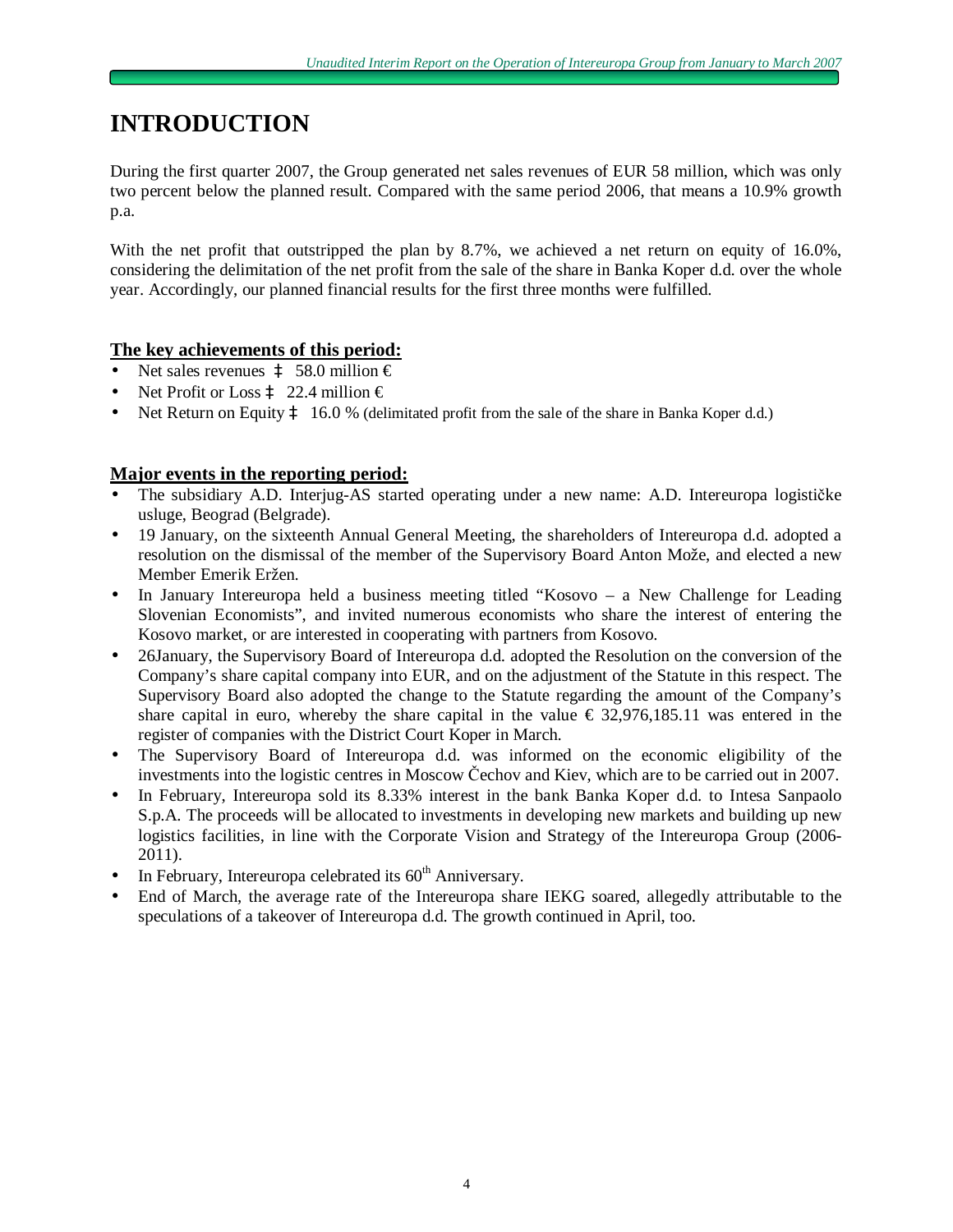### **Most important events after the closing of the accounting period:**

- 5 April, a workshop was held for the staff of the Intereuropa Group in charge of finance, accounting and controlling.
- 11. April, Intereuropa d.d. took part in the Days of Slovenian Capital that was arranged by the Ljubljana Stock Exchange and the Clearing Depository Company (KDD) in order to promote the best Slovenian companies and invite domestic investors.
- 16 April, the Supervisory Board discussed and adopted the Audited Annual Report of the Intereuropa Group 2006, Report by the Supervisory Board on the results of reviewing the Audited Annual Report of Intereuropa d.d. for 2006, and also adopted the Managing Board's proposal for the appropriation of accumulated profit.
- The arbitration board of honour of the Association of Supervisory Board Members passed a public admonition to the former Supervisory Board Member of Intereuropa Mr Anton Može.
- 18 April, we completed the first phase of the new product a direct overseas consolidation from the Far East, with a direct connection between Singapore and Koper.
- 20 April, aiming to contribute to build up the cooperation with, and assistance to Slovene businessmen who are interested in entering the Chinese market, we organised a morning meeting with the Intereuropa Representative in China, in which the economic situation and the experience in China were presented.
- 23 April, we responded to the call of a three-month humanitarian aid and medical assistance expedition ''Zambia 2007'' and organised a free transportation and despatch of sanitation materials and medicines from Brnik airport to Nangoma in Zambia.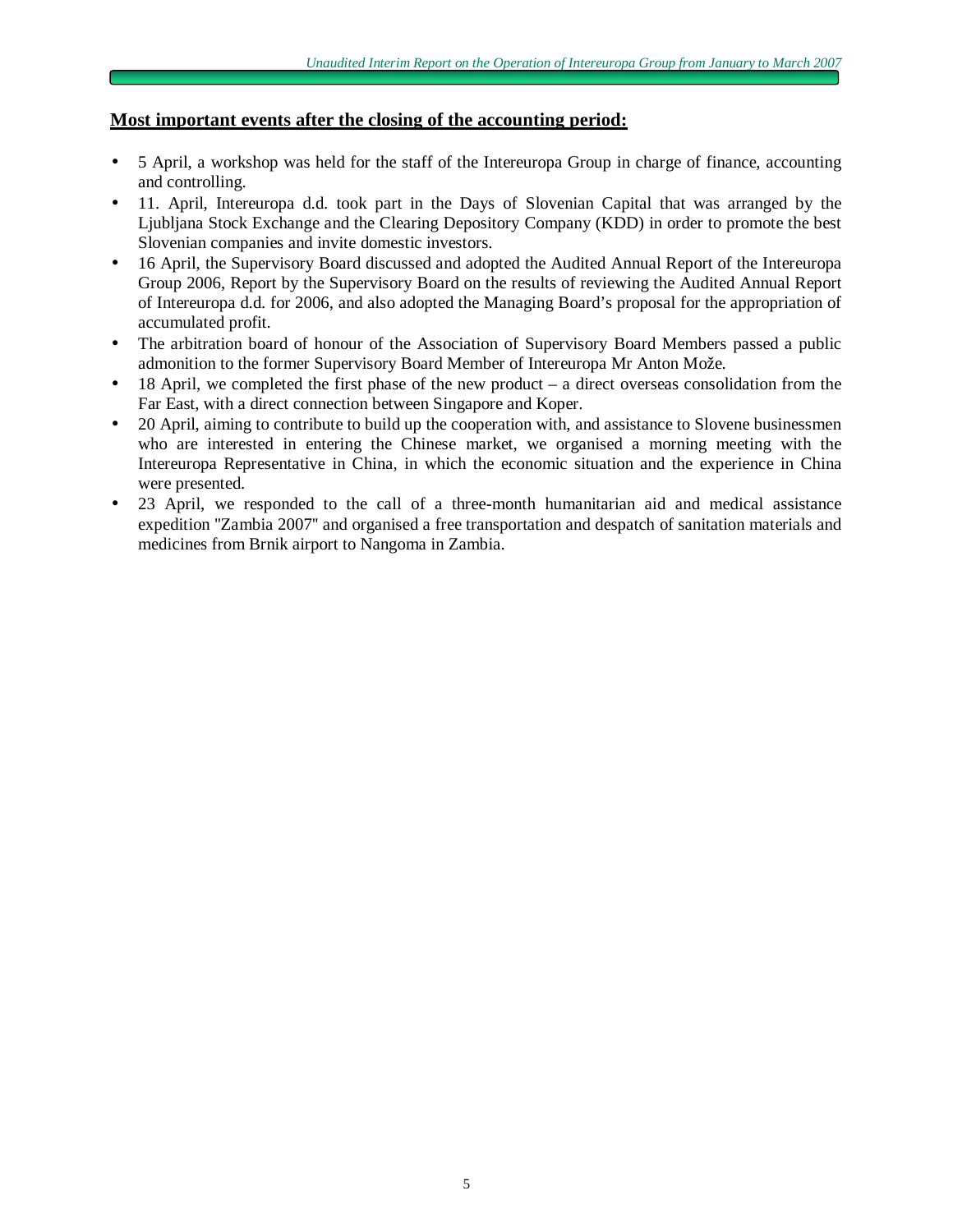# **Consolidated Companies**

As of 31 March 2007, the INTEREUROPA GROUP comprised the controlling company INTEREUROPA d.d. (the Parent) and the following consolidated and associated companies and a jointly controlled company:

*Table: Consolidated companies of the Intereuropa Group, and the shareholding by the Parent Company as of 31.03.2007*

|                | <b>Consolidated Company</b>                                    | <b>Equity</b><br><b>Shareholding</b> |
|----------------|----------------------------------------------------------------|--------------------------------------|
| 1              | Intereuropa Transport d.o.o. Koper                             | 100.00 %                             |
| 2              | Interagent d.o.o., Koper                                       | 100.00 %                             |
| 3              | Intereuropa IT d.o.o., Koper                                   | 100.00 %                             |
| $\overline{4}$ | Interzav d.o.o., Koper                                         | 71.28 %                              |
| 5              | Intereuropa, Logističke usluge d.o.o., Zagreb<br>(Croatia)     | 99.96%                               |
| 6              | Intereuropa Sajam, d.o.o., Zagreb                              | 51.00%                               |
| 7              | Intereuropa RTC d.d., Sarajevo                                 | 89.29 %                              |
| 8              | Intereuropa Skopje d.o.o., Skopje                              | 99.56 %                              |
| 9              | Intereuropa East d.o.o., Moscow (Russian Fed.)                 | 100.00 %                             |
| 10             | A.D. Intereuropa logističke usluge, Belgrade<br>(Serbia)       | 73.62 %                              |
| 11             | TEK ZahidTransServis, Uzhgorod, (the Ukraine)                  | 66.67%                               |
| 12             | Intereuropa S.A.S. Saint Pierre de Chandieu (France)           | 67.60 %                              |
| 13             | Intereuropa Transport & Spedition GmbH, Troisdorf<br>(Germany) | 90.48%                               |
| 14             | Schneider & Peklar GmbH, Vienna (Austria)                      | 100.00 %                             |
| 15             | Intereuropa Kosova L.L.C., Prishtina (Kosovo)                  | 90.00%                               |
|                | <b>Indirectly Controlled Company</b>                           | <b>Equity</b><br><b>Shareholding</b> |
| 16             | Intereuropa Transport dooel, Skopje                            | 99.56%                               |

*Table: Associated companies and the jointly controlled company of the Intereuropa Group, and the shareholding by the Parent Company as of 31.03.2007*

|   | <b>Associated company</b>         | <b>Equity</b><br>Shareholding |
|---|-----------------------------------|-------------------------------|
|   | AC-Interauto d.o.o., Koper        | 40.00 %                       |
|   | <b>Jointly Controlled Company</b> | <b>Equity</b><br>Shareholding |
| 2 | Intereuropa-FLG d.o.o. Ljubljana  | 50.00%                        |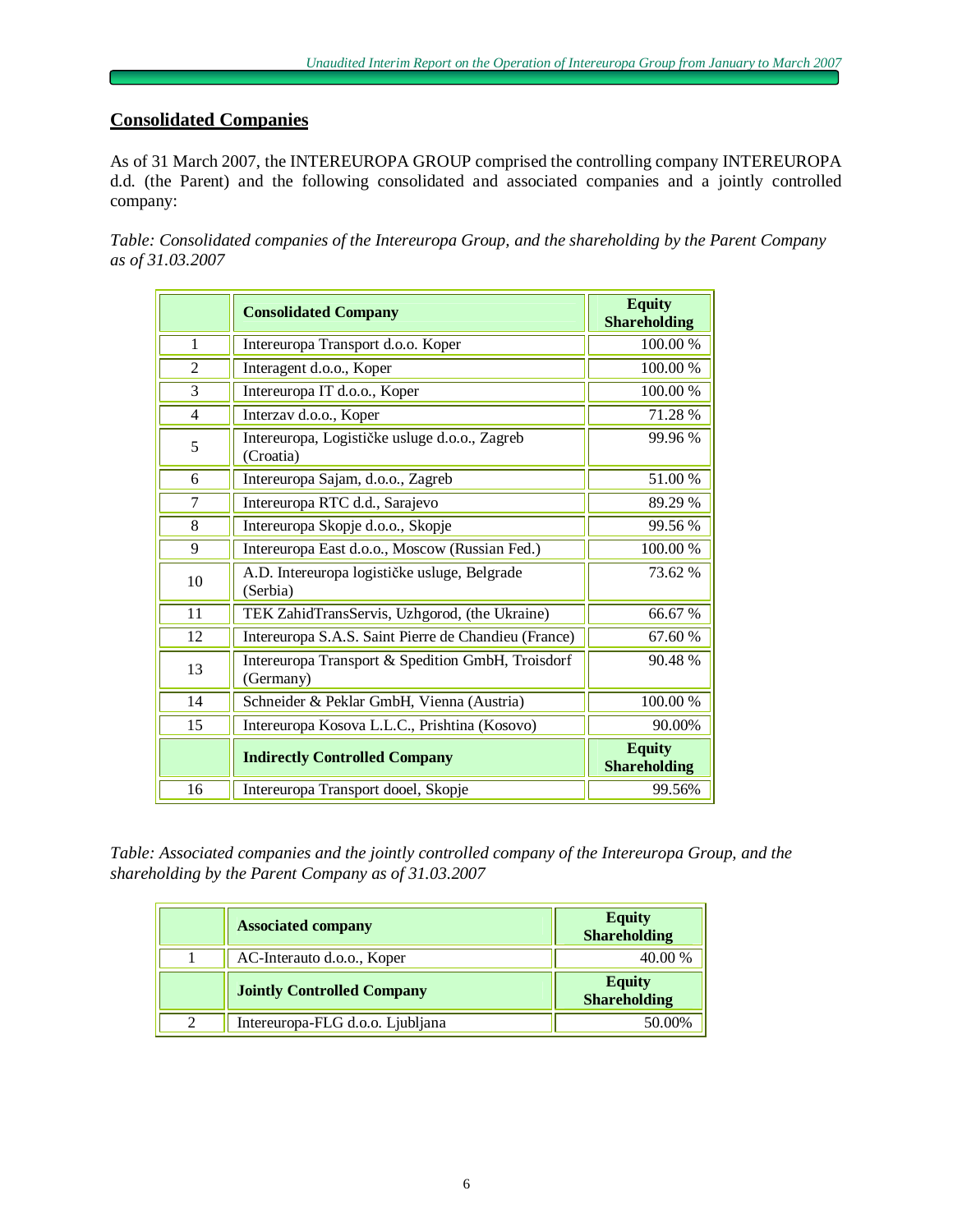# **A. BUSINESS REPORT**

# *1. OPERATING PERFORMANCE OF INTEREUROPA GROUP*

# **1.1. Sales achievements**

During the first quarter 2007, the Intereuropa Group generated net sales revenues of EUR 58.0 million and exceeded by 10.9% the results achieved in the first quarter 2006. That was 2.4% below the plan, however, taking into account the seasonal nature of the sales in the first three months of the year, we can view this achievement as successful.

This slight underachievement of the plan can be primarily attributed to the deficit in continental transport by Intereuropa d.d. and Intereuropa Transport d.o.o., in which a positive trend has been perceived.

*Table: Net sales revenues of the Intereuropa Group according to business segments, in thousand*  $\epsilon$ 

|   | <b>Business segment</b>          | Jan-Mar<br>2007 | <b>Structure</b> | <b>Index</b><br><b>2007/Plan</b> | <b>Index</b><br>2007/2006 |
|---|----------------------------------|-----------------|------------------|----------------------------------|---------------------------|
|   | <b>Continental Transport</b>     | 32,816          | 57%              | 92                               | 105                       |
| っ | <b>Logistics Solutions</b>       | 5,949           | 10%              | 103                              | 119                       |
|   | <b>Intercontinental Services</b> | 18.067          | 31%              | 108                              | 122                       |
| 4 | Other services                   | 1.212           | 2%               | 95                               | 91                        |
|   | <b>TOTAL</b>                     | 58,043          | 100%             | 98                               | 111                       |

*Table: Net sales revenues of the Intereuropa Group according to countries, in thousand €*

|                         | Jan - Mar<br>2007 | <b>Structure</b> | <b>Index</b><br><b>2007/Plan</b> | <b>Index</b><br>2007/2006 |
|-------------------------|-------------------|------------------|----------------------------------|---------------------------|
| <b>EU Member States</b> | 43,530            | 75%              | 98                               | 107                       |
| Non-EU countries        | 14,513            | 25%              | 96                               | 124                       |
| <b>TOTAL</b>            | 58,043            | 100%             | 98                               |                           |

The **Continental Transport** Division represents 57% of the net sales revenues of the Group. The sales results are below the target in the products Groupage Services and Express that were underperforming. Compared with the same term in 2006, the best results were recorded in the products Road Transport and Customs Services this year. Notable is a favourable trend that reflected on the results in March.

In the product **Groupage Services**, we point to good results achieved in Serbia, Bosnia and Herzegovina and in Croatia, while some units in Slovenia were slightly below the plan, although they were operating with lower direct costs and achieved a higher turnover than a year ago. It is notable in particular that the quantities carried in export groupage and consolidation lines towards Western Europe have risen considerably. Here, the positive effect of the introduction of daily groupage line between north-eastern Slovenia and Germany is highlighted.

Our **Express Service** has surpassed the planned results in Serbia, while it remains slightly behind the Plan in other parts of the Group. The reasons for underachievement can be attributed to the competition growing tougher. All the companies outside Slovenia have exceeded the sales results of the first quarter 2006.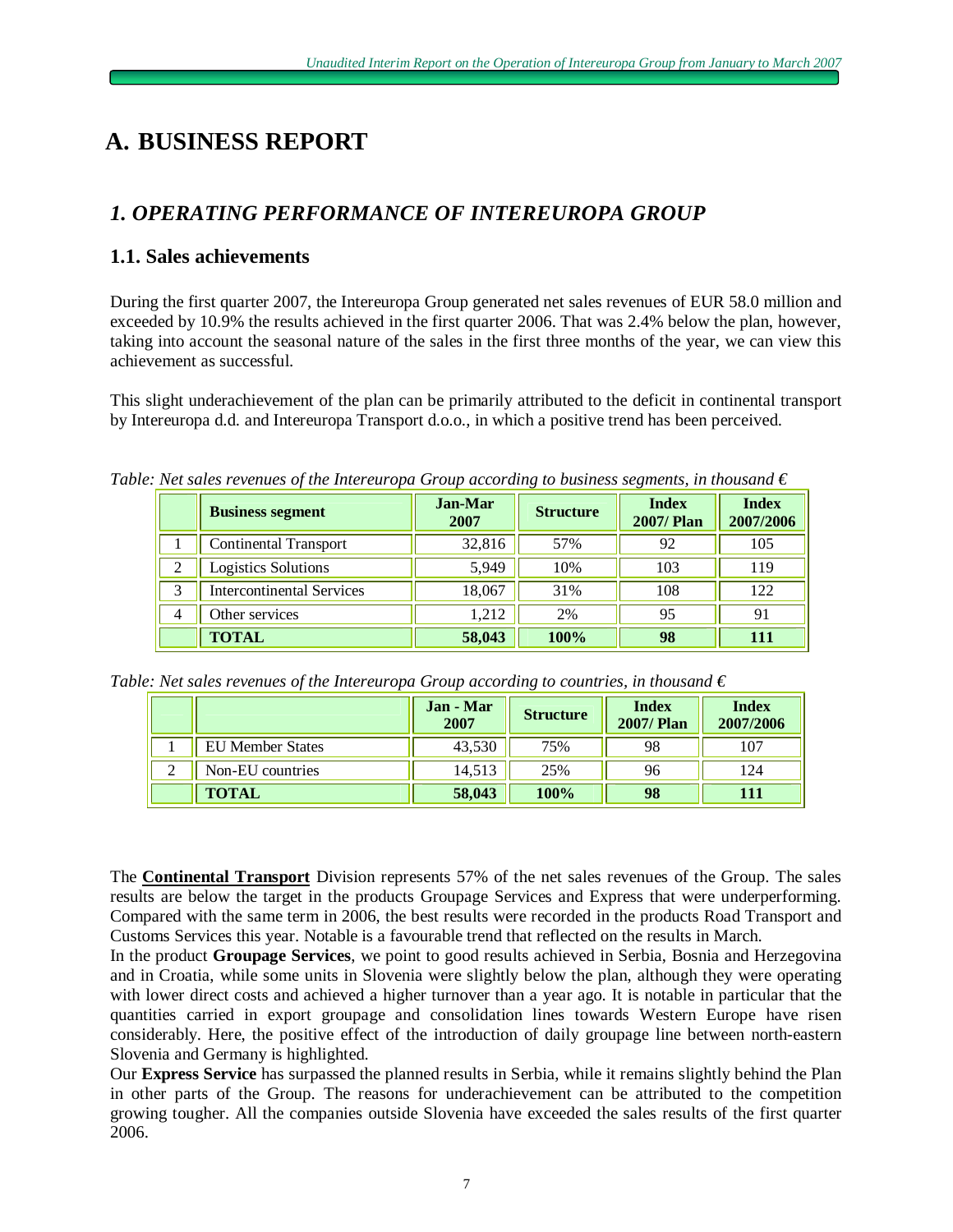The subsidiary Intereuropa Transport d.o.o., which supports the highest sales volume of our **Road Transport** product, has greatly improved the last year's figures, however, not achieved the plan yet. In future, this company will focus its activities on cost reduction, updating of and adding to its fleet of vehicles, as well as seek for synergy within the Group and improve the organization of work. Positive effects are already achieved in the reduction of direct costs, in particular in fuel and regular maintenance. In Croatia and Bosnia and Herzegovina, the employment of own fleet, purchased in 2006, has shown positive results.

In **Railway Transport**, the major role is attributed to the associated company Intereuropa-FLG d.o.o., who is achieving the target sales.

The **Customs Services** product has improved, but is still slightly below the plan. The plan was exceeded in Bosnia and Herzegovina only; other countries remained behind, despite achieving much better results than a year ago. In Slovenia we observe a trend in major customers who tend to clear the goods through customs as early as possible after the entry of goods in the EU. In **Border Despatch**, we encounter increasing pressures of competitors and a fall of prices as a result.

The **Logistics Solutions** Division represents 10% of the net sales revenues of the Intereuropa Group. It has been more successful than last year and exceeds the plan as well. In Slovenia, these results can also be attributed to additional hired capacities and filling up the cold store in Maribor. The expansion and upgrading the storage capacities in Sarajevo and Belgrade, as well as improved utilisation thereof in Croatia, have resulted in higher sales turnover and acquisition of new customers in foreign markets too.

The **Intercontinental Transport** Division represents 31% of the net sales revenues of the Group and is both above the plan and the comparable achievement of last year's term. Minor under-achiement was only recorded in the **Shipping Agency** product as a result of a lower volume of operations with containers and unfavourable exchange rate between dollar and euro. In March, the monthly plan was exceeded despite that.

The goals for the first quarter in the **Sea-Freight** operations were achieved and exceeded, along with a high growth recorded in this business segment – in particular in the RO-RO product compared with the figures of the comparable term a year ago. In the next term, we will focus on managing the transport routes of containerised goods. Achieving of the targets by the year-end is expected on the ground of opening new companies in the region and intensified activities in the automotive segment and goods in undercooled temperature regime.

The **Air-freight** product has achieved the targets on the level of the entire Intereuropa Group. In the subsidiaries in the Balkans, the trend has been very promising and the results were exceeded. The Slovenian part of the Group implemented a reorganization of the sales activities, so we can expect to surpass the plan in the Parent Intereuropa d.d. as well.

The **UPS** product has been performing above the plan, thanks to the quality service of the Principal and successful sales activities of all the UPS offices within the Intereuropa Group. Bosnia and Herzegovina showed the highest growth of net sales revenues and a promising development of the product. The operations in Slovenia are very good, too, and attributable to high efficiency of the Brnik Hub and increased number of parcels in import.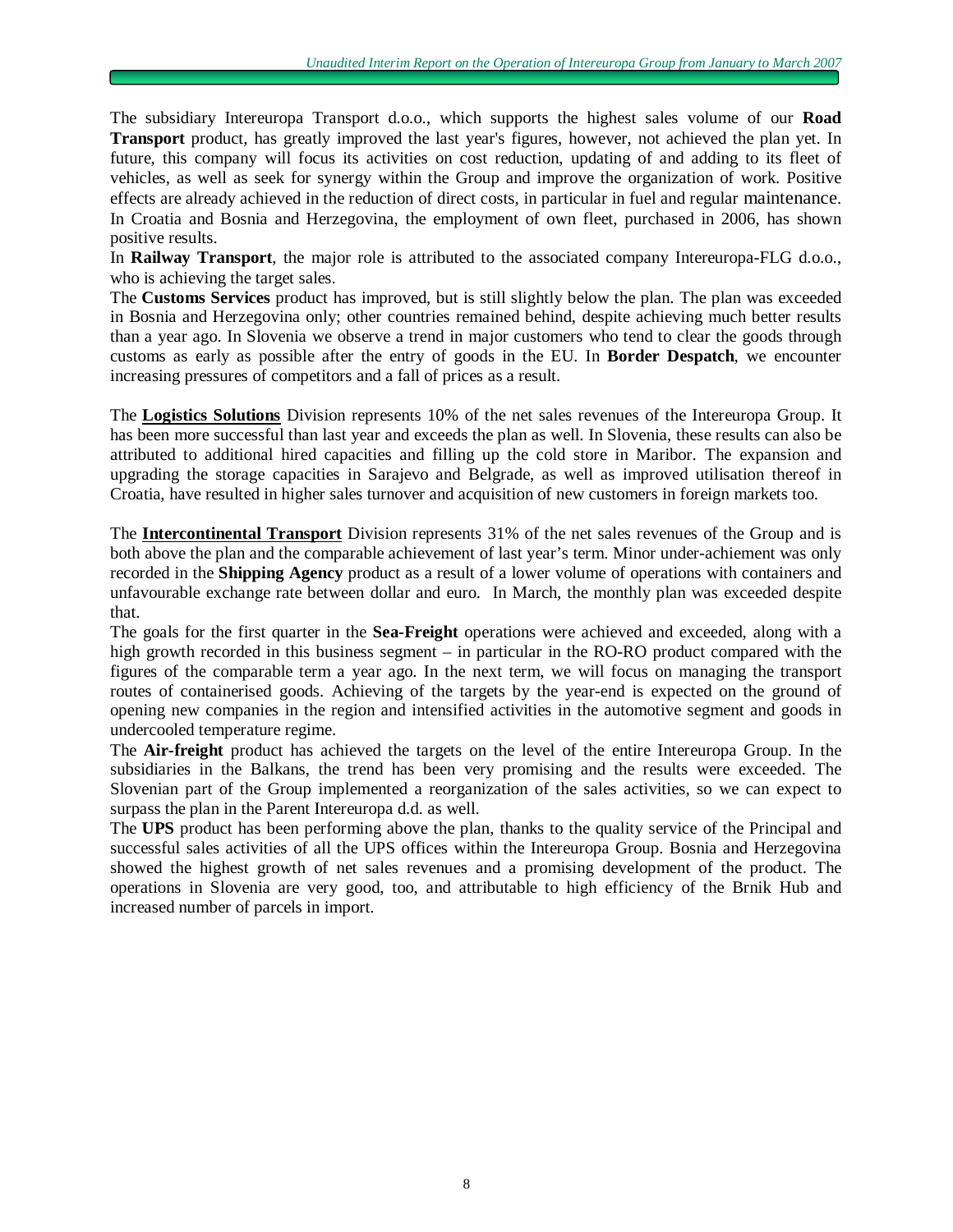# **1.2. Financial Result**

In this quarter, the Intereuropa Group generated a net profit of  $\epsilon$  22.4 million and exceeded the plan by 9%.

The Operating result was  $\epsilon$ 2.4 million or 13% above the comparable figure achieved last year. That can be attributed to successful implementation of activities aiming to improve the productivity in the Group (expanding the corporate network, marketing and direct sales, new projects). The setback behind the target operating profit or loss ( $\epsilon$ 600,000 or 21%) is in part attributable to the seasonal nature of the sales in the first three months of the year, and in part to initial costs of the network expansion and investments.

Compared with the first quarter 2006, we succeeded in increasing the added value and sales productivity per employee by 5% or 3% resp. We plan to improve these indexes by the end of the year.

*Tables: Financial results of the Intereuropa Group for January-March 2007, in thousand €*

| <b>Item / Index</b>                    | Jan - Mar<br>2007 | <b>Plan 2007</b> | Jan - Mar<br>2006 | <b>Index</b><br><b>2007/Plan</b> | <b>Index</b><br>2007/2006 |
|----------------------------------------|-------------------|------------------|-------------------|----------------------------------|---------------------------|
| Net sales revenues                     | 58,043            | 59,457           | 52,353            | 98                               | 111                       |
| EBITDA*                                | 5,483             | 6,153            | 4,774             | 89                               | 115                       |
| <b>Operating Profit or Loss</b>        | 2,400             | 3,053            | 2,123             | 79                               | 113                       |
| Net profit or loss                     | 22,393            | 20,604           | 1,869             | 109                              | 1.198                     |
| Net sales revenues per employee/ month | 8.595             | 8.549            | 8.354             | 101                              | 103                       |
| Value added per employee/ month        | 2.350             | 2.383            | 2.228             | 99                               | 105                       |

*\* EBITDA: Earnings Before Interest, Taxes, Depreciation and Amortisation*

| <b>Item / Index</b>                         | 31.03.<br>2007 | Plan<br>31.12.2007 | 31.12.<br>2006 | <b>Index</b><br>2007/<br>Plan | <b>Index</b><br>2007/2006 |
|---------------------------------------------|----------------|--------------------|----------------|-------------------------------|---------------------------|
| Balance Sheet Total*                        | 296,816        | 294,198            | 289,777        | 101                           | 102                       |
| $Capital^*$                                 | 183,819        | 180,128            | 181,340        | 102                           | 101                       |
| Short-term assets/short-term liabilities    | 1.06           | 1.02               | 1.30           | 104                           | 82                        |
| Net Return on Equity (in %-yearly basis) ** | $16.0\%***$    | 16.0%              | 4.6%           | 100                           | 349                       |

\* as of the last day of the reporting period \*\* average capital of the report. Period \*\*\* a quarter of the net profit from *the sale of share in Banka Koper is accounted*

The annual **Net Return On Equity** comes to 16.0%, as planned, and exceeds the figure achieved last year by more than three times (resulting from the sale of the share in Banka Koper d.d.). If this transaction be excluded, the net return on equity would be 3.9% p.a. The Assets and Capital exceed the last year's and the planned values. High financial stability of the Group is assured by a high share of equity in assets (62%) and a favourable Current Ratio (short-term assets/ short-term liabilities), which despite higher borrowing points to good solvency of the Group.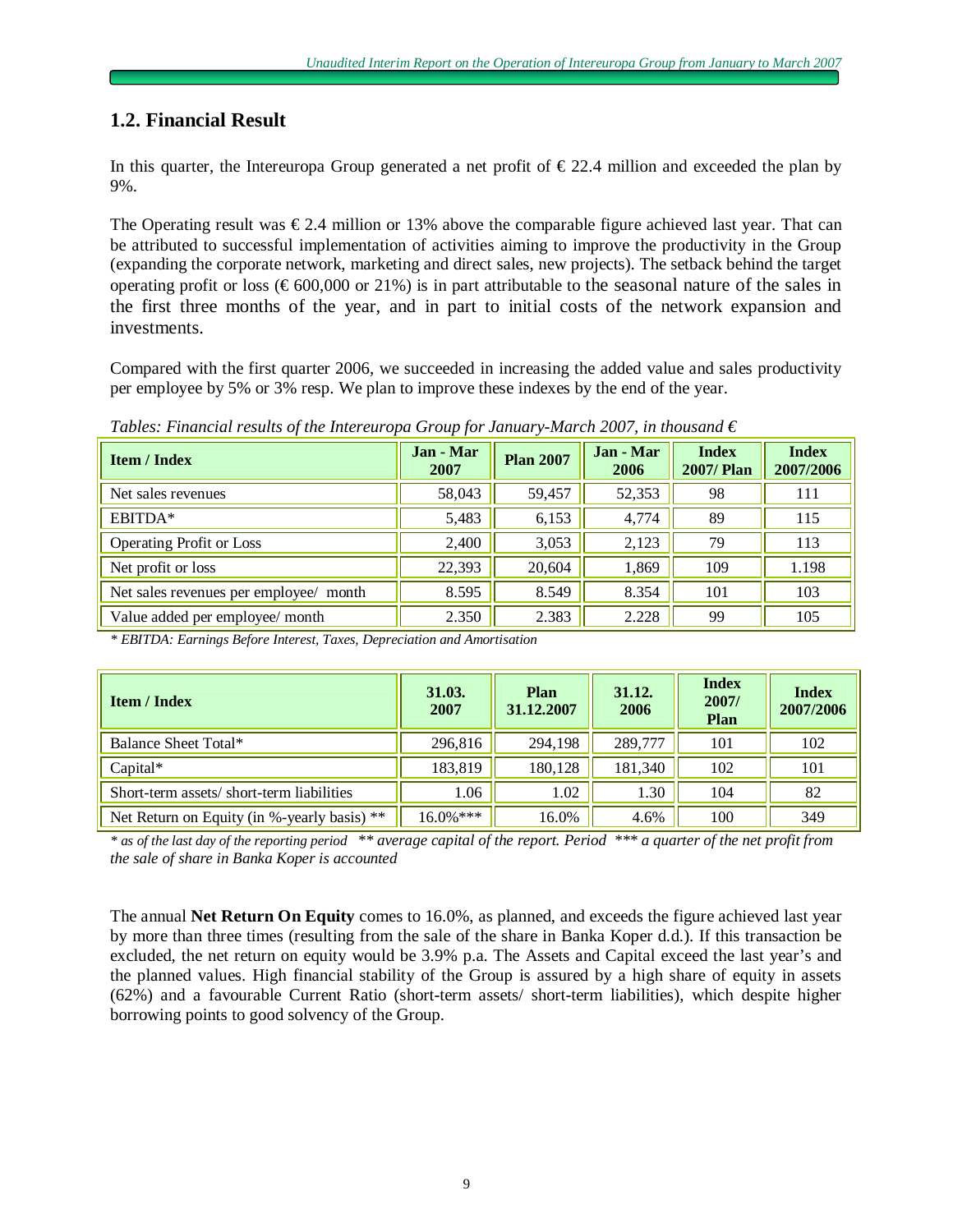# **1.3. Investments in Fixed Assets**

In the first quarter 2007, the investments in fixed assets realized by the **Intereuropa Group** totalled  $\in$ 14,962 thousand, thereof 12,893 thousand in real estate and 2,069 thousand in equipment. The annual plan of investments was completed at the rate of 14.7 %.

|                               |        | <b>Real estate</b> |        | <b>Equipment</b>   | <b>TOTAL</b> | $\frac{0}{0}$      |                         |
|-------------------------------|--------|--------------------|--------|--------------------|--------------|--------------------|-------------------------|
| <b>Company</b>                | Plan   | <b>Realization</b> | Plan   | <b>Realization</b> | Plan         | <b>Realization</b> | of<br>annual<br>realiz. |
| Intereuropa<br>d.d.           | 8,645  | 252                | 3,109  | 234                | 11,754       | 486                | 4.1                     |
| Consolidated<br>Companies     | 74,203 | 12,641             | 15,544 | 1,835              | 89,748       | 14,476             | 16.1                    |
| <b>TOTAL</b> for<br>the GROUP | 82,848 | 12,893             | 18,654 | 2,069              | 101,501      | 14,962             | 14.7                    |

*Table: Overview of Investment in January-March 2007, in thousand €*

The Company **Intereuropa d.d**. realized investments in fixed assets in the amount of € 486 thousand. The highest were the purchase of forklift trucks and the restoration of two roof support arches in the warehouse in Ljubljana.

The major part of investments in fixed assets went to the **consolidated companies**, for the expansion or renovation of warehouse infrastructure. The greatest investment by far was the purchase of land for the construction of logistics centre in Moscow. In addition, we also purchased 10 trucks with semi-trailers there. Among other investments, the most important comprise the start of construction work in Samobor (Croatia) and the final construction stage of the warehouse in Dobanovci (Belgrade).

# **1.4. Human Resources management**

### **Employment trends**

As of 31.03.0207, there were 2,348 employees in the Group, or 38 more than at the year end 2006 (2,179). There were no major changes in the employment in Slovenia and Croatia. On the contrary, the number of employees in other countries is rising. The highest increase in number was recorded in the Ukrainian subsidiary ZTS d.o.o. Uzhgorod: they took on 14 drivers and other workers.

|   | Country         | 31.03.2007 | 31.12.2006 | <b>Variance</b><br>31.3.07/31.12.06 | <b>Index</b><br><b>Mar/Dec</b> |
|---|-----------------|------------|------------|-------------------------------------|--------------------------------|
|   | Slovenia        | 1,301      | 1,297      |                                     | 100                            |
| ∠ | Croatia         | 605        | 605        |                                     | 100                            |
|   | Other countries | 442        | 408        | 34                                  | 108                            |
|   | <b>TOTAL</b>    | 2,348      | 2,310      | 38                                  | 102                            |

*Table: Employees in the Intereuropa Group according to countries*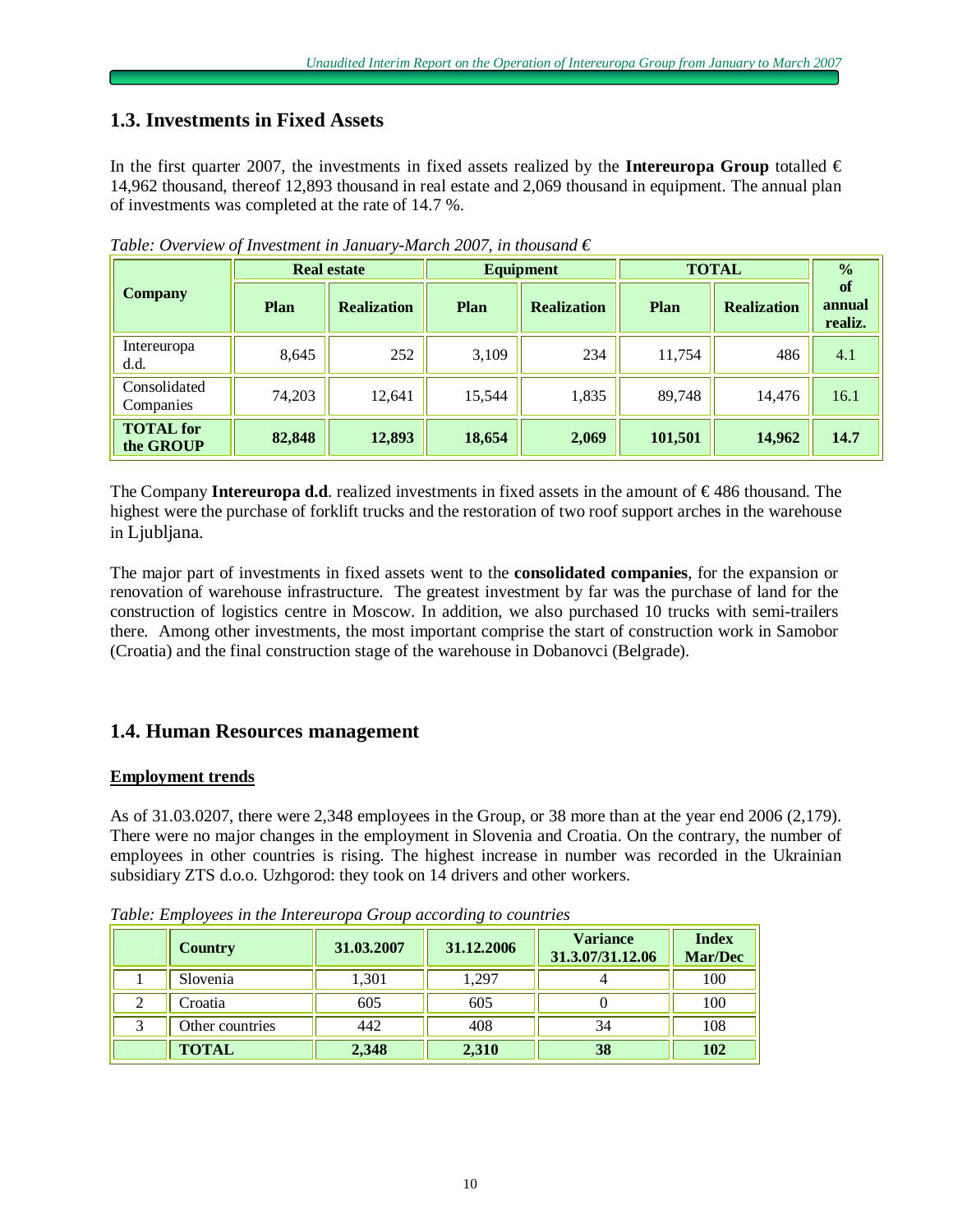#### **Human Resources Development**

In the reporting period, one quarter of the employees was included in various forms of training and education to acquire new knowledge, which was three times more than in the first quarter last year. The average hours spent in training /education per employee was 6.1 hour. We find that our goals in education /training were not achieved: only 61% of the plan was realised. We expect to approach the targets by the year end, after the scheduled training involving the key users and end users of the IT application supporting the processes, the ISPRO, is completed.

In **Intereuropa d.d. and consolidated companies in Slovenia**, there were 27% of employees taking part in in-service education and training, or 6 hours per employee on average; that was three times more than in the first quarter last year.

The participants were included in training on language skills, occupational safety, communication and sales techniques, customs broking and quality management. The group of key users of the Process Support IT System who are testing the application and performing the initial settings was working very intensively.

In the **subsidiaries abroad**, the most employees were involved in training in Croatia, Kosovo and the Ukraine, who were included in language courses, forwarding and transportation, customs broking, warehouse management and forklift operation. In Intereuropa, Logističke usluge (Logistical Services) d.o.o., Zagreb, the in-service training was organized for the first time.

# **1.5. Total Quality Management**

In January the Metrology Institute of the Republic of Slovenia invited us to take part in the Award for business excellence in the Republic of Slovenia. We have not decided to join yet as all the prerequisites are not satisfied, however, we plan to start training programs and work in the field of business excellence model soon.

We organised a course for internal auditors, in which 15 employees from various subsidiaries were involved. The newly qualified internal auditors were very welcome, given the deficit of this profile in our Company. In March, the internal audit was completed on the management (the Managing Board of the Intereuropa d.d.) in Koper and in Zagreb (Intereuropa, Logističke usluge, d.o.o., Zagreb). Six recommendations were proposed to the Parent Company. They relate to the restructuring of the Rules of Procedure, the personal approach in the innovation system and the application of the self-assessment method as the method motivating for improvement in the Company. In Zagreb, there were eight useful proposals for improvement. The most important is the proposal to undertake the preparatory activities in the company to the inclusion of Croatia to the European Union, based on the experience of the Parent Company.

Other major activities relating to quality management include the updating of the Quality Management Strategy of the Parent Company and the QM-Rules of Procedure, as well as appointment of new QM Officers in charge of the Processes in Intereuropa d.d.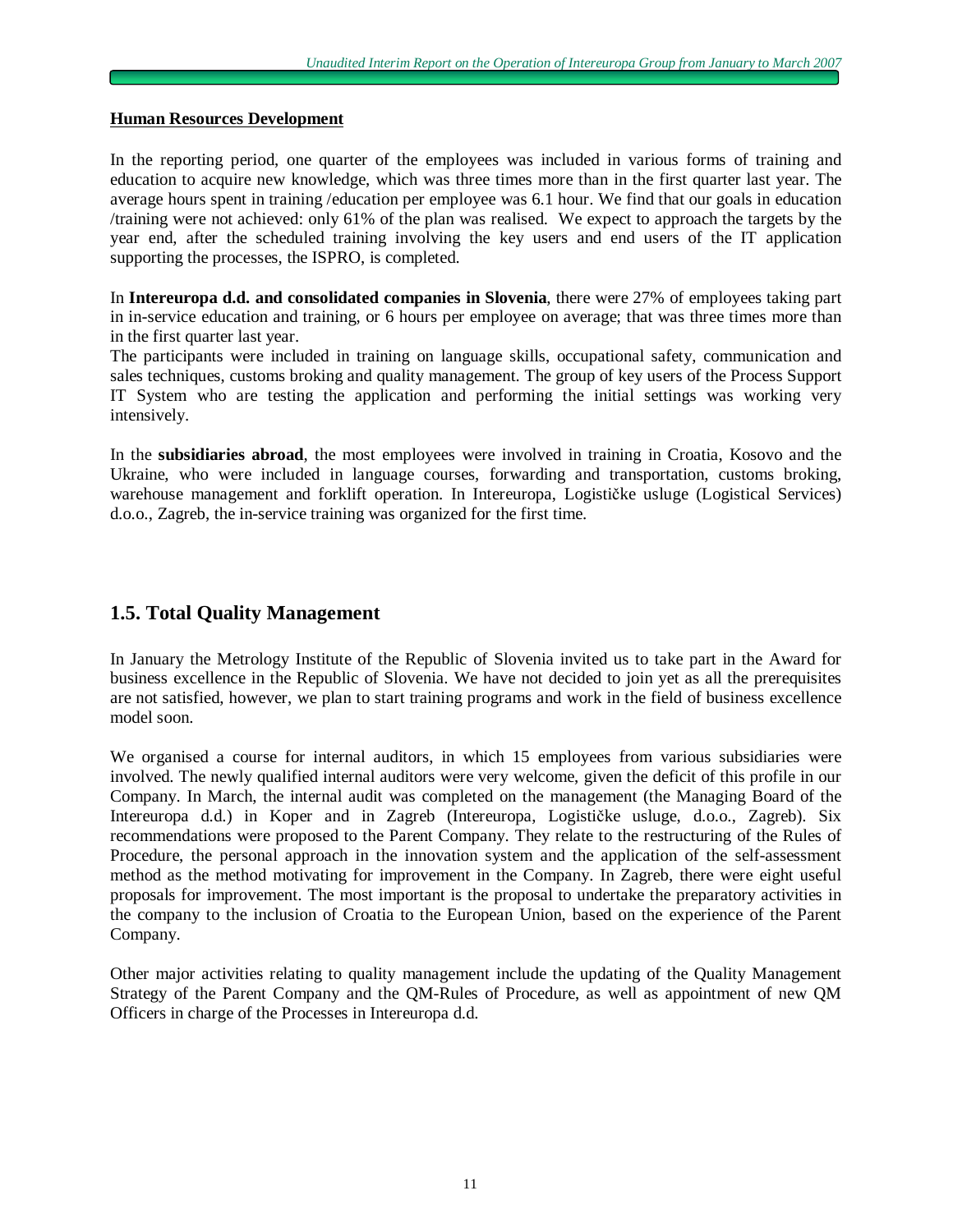# **1.6. Creating Value for Shareholders**

### **Share Trading**

This year, the Intereuropa share ranked among the shares with highest turnover and growth rate in the Ljubljana Stock Exchange (Ljubljanska borza d.d.). The total turnover in the first quarter came to  $\epsilon$  12.8 million, average daily turnover  $\epsilon$ 207 thousand, or 4.8 times more than in the comparable term a year ago. Trading comprised 469,958 IEKG shares, or 5.9% of all Intereuropa shares.

The growing trend has continued since the beginning of the year 2007 in most shares listed on the Ljubljana Stock Exchange. The high growth of the Intereuropa share, commencing at the end of March, continued throughout April and is attributable to the speculations on a takeover of Intereuropa d.d.

Market capitalisation on the last day of the reporting period was  $\epsilon$ 234 million, while the market value of the share was  $\epsilon$ 29.62. The book value of the share<sup>1</sup> as of 31.03.2007 was  $\epsilon$ 21.35.

The Net Profit per Share ratio<sup>2</sup> in the first quarter 2007 came to  $\epsilon$ 2.81 per share. On the yearly level, this ratio amounts to  $\epsilon$  3.39 per share; if the effect of the sale of the participation in Banka Koper d.d. is excluded, the ratio comes to  $\epsilon$ 0.77 per share.



*Figure: Movements of average prices and trading with IEKG shares, and the SBI20 Index in the 1st Quarter 2007*

 $\overline{a}$ 

<sup>1</sup> Capital at the end of accounting period/ number of ordinary shares issued

<sup>&</sup>lt;sup>2</sup> Net Profit or Loss/ number of ordinary shares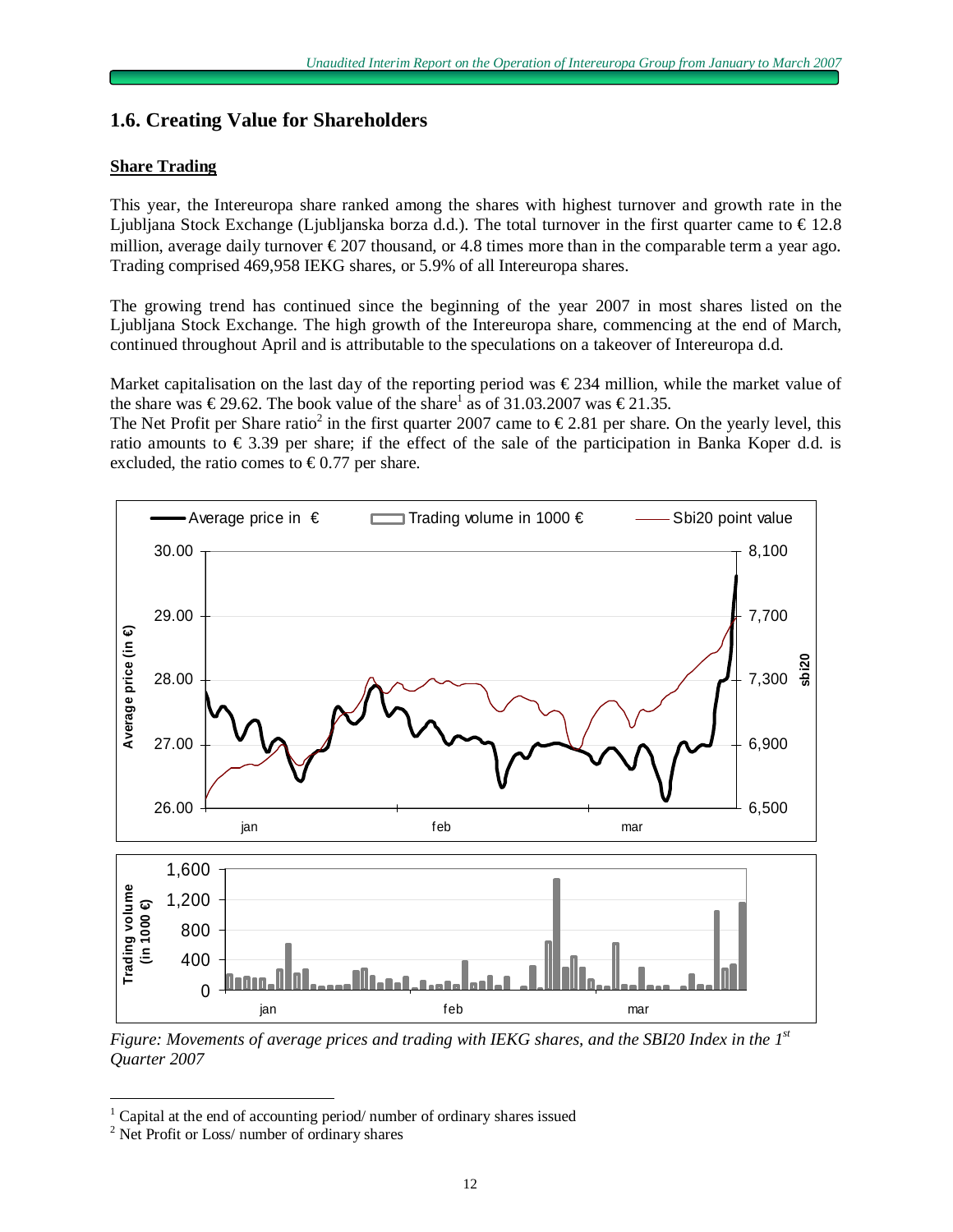### **Ownership structure**

Since November 2006, the number of shareholders has been increasing, in particular of small shareholders. As at 31.03.2007, there were 4,571 shareholders entered in the Share Register of Intereuropa d.d., or 245 (5.7%) shareholders more than on  $31<sup>st</sup>$  December 2006.

A major change to ownership structure is the reduced shareholding of Abanka Vipa d.d., but there were some changes in foreign investors – legal entities - as well (increases of shareholding). The total share of foreigners as at 31.03.2007 was 2.75%, (compared with 0.77% as at 31.12.2006), thereof Raiffeisen Zentralbank Österreich AG is holding the greatest share (1.23%).

|                                       |                         | 31.03.2007 |                         | 31.12.2006 | <b>Index</b>                   | no. of            |
|---------------------------------------|-------------------------|------------|-------------------------|------------|--------------------------------|-------------------|
|                                       | no. of<br><b>shares</b> | Sharehold. | no. of<br><b>shares</b> | Sharehold. | Mar $07/$<br>Dec <sub>06</sub> | share-<br>holders |
| Natural persons                       | 1,704,794               | 21.57%     | 1,654,055               | 20.93%     | 103                            | 4,361             |
| - thereof, employees                  | 615,607                 | 7.79%      | 606,301                 | 7.67%      | 102                            | 522               |
| Luka Koper d.d. (Port of Koper Corp.) | 1,960,513               | 24.81%     | 1,960,513               | 24.81%     | 100                            |                   |
| Enterprises                           | 551,903                 | 6.98%      | 493,117                 | 6.24%      | 112                            | 139               |
| Financial companies                   | 2,423,015               | 30.66%     | 2,532,540               | 32.05%     | 96                             | 64                |
| Kapitalska družba d.d.*               | 787,262                 | 9.96%      | 787,262                 | 9.96%      | 100                            | 5                 |
| Slovenska odškodninska družba d.d.    | 474,926                 | 6.01%      | 474,926                 | 6.01%      | 100                            |                   |
| <b>TOTAL</b>                          | 7,902,413               | 100.00%    | 7,902,413               | 100.0%     |                                | 4,571             |

#### *Table: The shareholders structure as of 31.03.2007*

*\* Includes KSPPS, KVPS and SODPZ, PPS (First Pension Fund)* 

*Table: Major shareholders as of 31.03.2007*

|                |                                                                                                   | no. of shares<br>as at 31.03.07 | <b>Shareholding</b><br>as at 31.03.07 | no. of<br>shares as | <b>Index</b><br><b>Mar 07/</b> |
|----------------|---------------------------------------------------------------------------------------------------|---------------------------------|---------------------------------------|---------------------|--------------------------------|
|                |                                                                                                   |                                 |                                       | at 31.12.06         | Dec <sub>06</sub>              |
| 1.             | LUKA KOPER, D.D.                                                                                  | 1.960.513                       | 24,81%                                | 1.960.513           | 100                            |
| 2.             | KAPITALSKA DRUŽBA, D.D.                                                                           | 719.797                         | 9,11%                                 | 719.797             | 100                            |
| 3.             | SLOVENSKA ODŠKODNINSKA DRUŽBA                                                                     |                                 |                                       |                     |                                |
|                | D.D.                                                                                              | 474.926                         | 6,01%                                 | 474.926             | 100                            |
| 4.             | INFOND ID, D.D.                                                                                   | 348.139                         | 4,41%                                 | 348.139             | 100                            |
| 5.             | <b>ISTRABENZ D.D.</b>                                                                             | 299.516                         | 3,79%                                 | 299.516             | 100                            |
| 6.             | VS TRIGLAV STEBER I, D.D. (Mutual Fund)                                                           | 213.818                         | 2,71%                                 | 232.776             | 92                             |
| 7 <sub>1</sub> | ZAVAROVALNICA TRIGLAV, D.D<br>(Insurance Co.)                                                     | 213.640                         | 2,70%                                 | 213.640             | 100                            |
| 8.             | VS PROBANKA GLOBALNO NALOŽBENI                                                                    |                                 |                                       |                     |                                |
|                | <b>SKLAD</b> (Mutual Fund)                                                                        | 200.000                         | 2,53%                                 | 257.987             | 78                             |
| 9.             | KD RASTKO, delniški vzajemni sklad (Equity                                                        | 134.626                         | 1,70%                                 | 130.626             | 103                            |
|                | Mutual Fund)                                                                                      |                                 |                                       |                     |                                |
| 10.            | ZAVAROVALNICA TRIGLAV D.D. KRITNI<br>SKLAD ŽZ (Long-term Liability Fund of the<br>Life Insurance) | 119.278                         | 1,51%                                 | 119.278             | 100                            |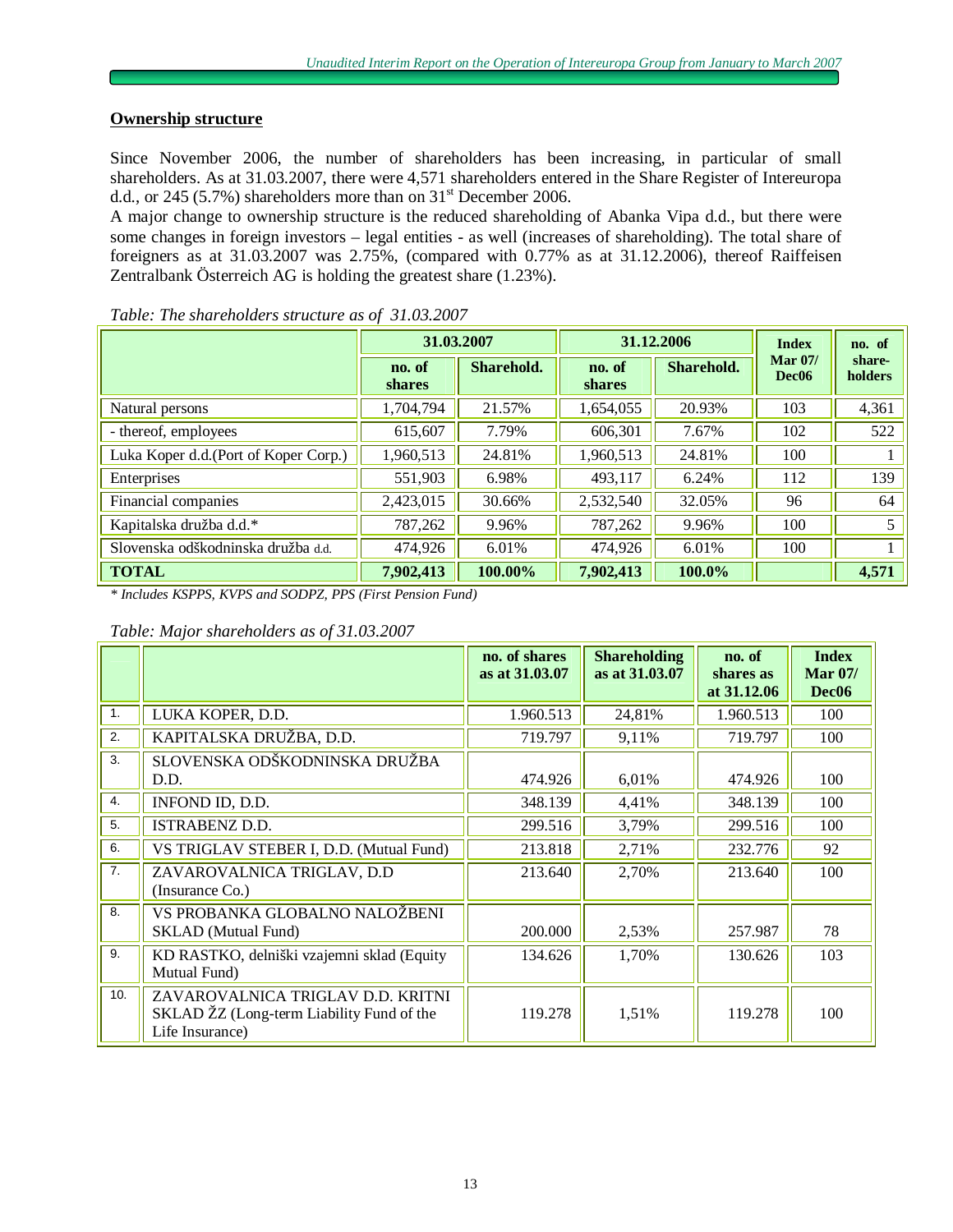| $\sim$ and then the memory intermediately intermediately because there is no $\sim$ , because $\sim$ , $\sim$ |                  |              |
|---------------------------------------------------------------------------------------------------------------|------------------|--------------|
| <b>Managing Board</b>                                                                                         | Number of shares | <b>Share</b> |
| ANDREJ LOVŠIN, M.A., President of the Managing Board                                                          | 49,650           | 0.628%       |
| MARKEŽIČ ZVEZDAN Deputy President of the Managing Board                                                       | 3.094            | $0.039\%$    |
| <b>ONDINA JONKE, Member – Labour Relations Executive</b>                                                      | 3,080            | $0.039\%$    |

|  |  | Tables: Shares held by members of Managing Board and Supervisory Board, as of 31.03.2007 |
|--|--|------------------------------------------------------------------------------------------|
|  |  |                                                                                          |

| <b>Supervisory Board</b>                                | Number of shares | <b>Share</b> |
|---------------------------------------------------------|------------------|--------------|
| NEVIJA PEČAR, Deputy President of the Supervisory Board | $4 - 185$        | $0.05\%$     |
| VINKO REBULA – Member of the Supervisory Board          | 450              | 0.01%        |

### **Own shares**

Intereuropa d.d. does not have its own share portfolio.

The Company had EUR 1,627 thousand in authorized and unused capital by 27 February 2007 and did not issue any shares for authorized capital in this period.

### **Dividend policy**

The Managing Board of Intereuropa d.d. has declared a stable, long-term policy for paying dividend in the Corporate Development Plan. In view of accelerated investment cycle, both the Managing and Supervisory Board of Intereuropa d.d. have prepared the proposal on the 2006 dividend payout in the amount of EUR 0.83 per share.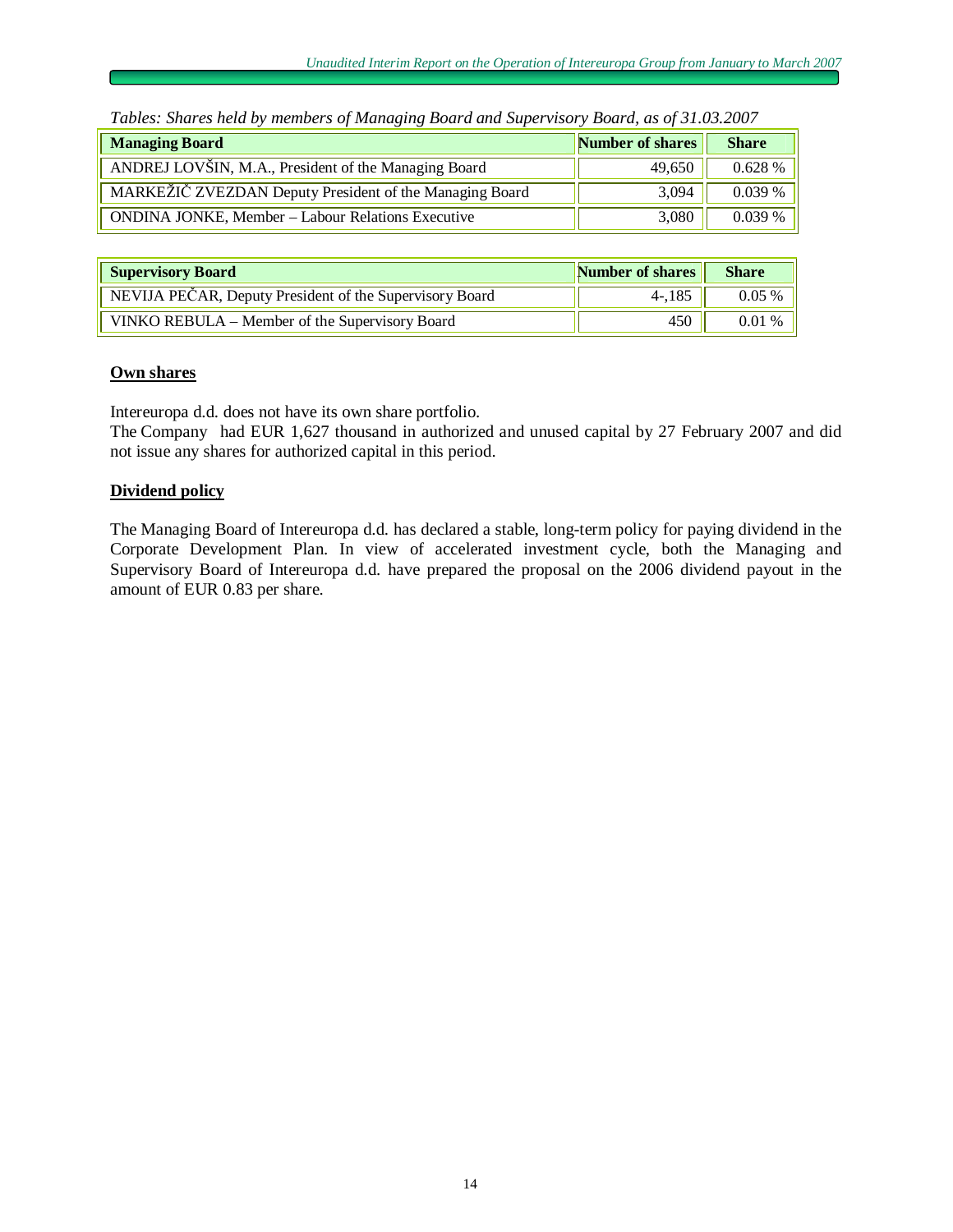# *2. OPERATION OF THE COMPANY INTEREUROPA d.d.*

| <b>Item / Index</b>                                                    | Jan - Mar<br>2007 | <b>Plan 2007</b> | <b>Jan-Mar</b><br>2006 | <b>Index</b><br><b>2007/Plan</b> | <b>Index</b><br>2007/2006 |
|------------------------------------------------------------------------|-------------------|------------------|------------------------|----------------------------------|---------------------------|
| Net sales revenues                                                     | 33.109            | 32.686           | 28.074                 | 101                              | 118                       |
| Continental Transport                                                  | 11.259            | 12.446           | 10.607                 | 90                               | 106                       |
| <b>Logistics Solutions</b>                                             | 3.765             | 3.676            | 3.544                  | 102                              | 106                       |
| Intercontinental Services                                              | 16.674            | 15.195           | 12.496                 | 110                              | 133                       |
| Other services                                                         | 1.411             | 1.369            | 1.428                  | 103                              | 99                        |
| EBITDA*                                                                | 2.459             | 2.118            | 2.082                  | 116                              | 118                       |
| <b>Operating Profit or Loss</b>                                        | 1.286             | 922              | 899                    | 139                              | 143                       |
| Net profit or loss                                                     | 22.216            | 19.109           | 1.320                  | 116                              | 1.683                     |
| Net sales revenues per employee/ month                                 | 12,257            | 12,077           | 10,734                 | 101                              | 114                       |
| Value added per employee/ month                                        | 2,739             | 2,672            | 2,543                  | 103                              | 108                       |
| * ERITDA: Farnings Refore Interest Taxes, Depreciation and Americation |                   |                  |                        |                                  |                           |

### *Tables: Operations of Intereuropa d.d. in January-March 2007, in thousand €*

*\* EBITDA: Earnings Before Interest, Taxes, Depreciation and Amortisation*

| <b>Item / Index</b>                         | 31.03.<br>2007 | Plan<br>31.12.2007 | 31.12.<br>2006 | <b>Index</b><br><b>2007/Plan</b> | <b>Index</b><br>2007/2006 |
|---------------------------------------------|----------------|--------------------|----------------|----------------------------------|---------------------------|
| Balance Sheet Total*                        | 231.236        | 217.449            | 226.678        | 106                              | 102                       |
| $Capital^*$                                 | 168.691        | 158.633            | 165.905        | 106                              | 102                       |
| Current assets/ Short-term liabilities      | 1,10           | 0,88               | 1,46           | 124                              | 75                        |
| Net Return on Equity (in %-yearly basis) ** | $17.1\%***$    | 14,0%              | 4,6%           | 116                              | 373                       |

\* as of the last day of the reporting period \*\* average capital of the report. period \*\*\* a quarter of the net profit from *the sale of share in Banka Koper is accounted*

Basic findings on the operations of Intereuropa d.d. in the period January – March 2007:

- **Net sales revenues** € 33.1 million exceed the plan target by 1% and rose 18% above the comparable period in 2006. In the business segments structure, the net sales revenues surpassed the plan in two segments - Logistics Solutions and Intercontinental Services, whereas the Continental Transport was 10% below the plan (all products except Road transport).
- The **Operating result** of  $\epsilon$ 1.3 million was 39% above the plan for the reporting term. That has resulted from the improved sales and productivity, changes to the sales structure and cost management (above all the labour and other cost).
- The Net Profit or Loss of  $\epsilon$ 22.2 million has surpassed the plan by 16% and outstripped the result achieved in the last year's first quarter by several times. In the comparable period last year we generated € 23.4 million of financial revenues by the sale of our interest in Banka Koper d.d., which considerably improves the net profit or loss and net return on equity.
- **Net Return On Equity** was 17.1%, which is more than three times better than last year's result and 3.1% above the plan.
- **The Employee-related indexes** show that we succeeded in improving the productivity of the sales over the comparable term last year by 14%, and exceeded the plan targets.
- In the structure of Liabilities, the **share of capital** representing 73% and the **current ratio** at 1.10 prove to the financial stability of Intereuropa d.d. over a long term.

We regard the financial results of Intereuropa d.d. as successful and the Company is expected to fulfil the interim half-year targets.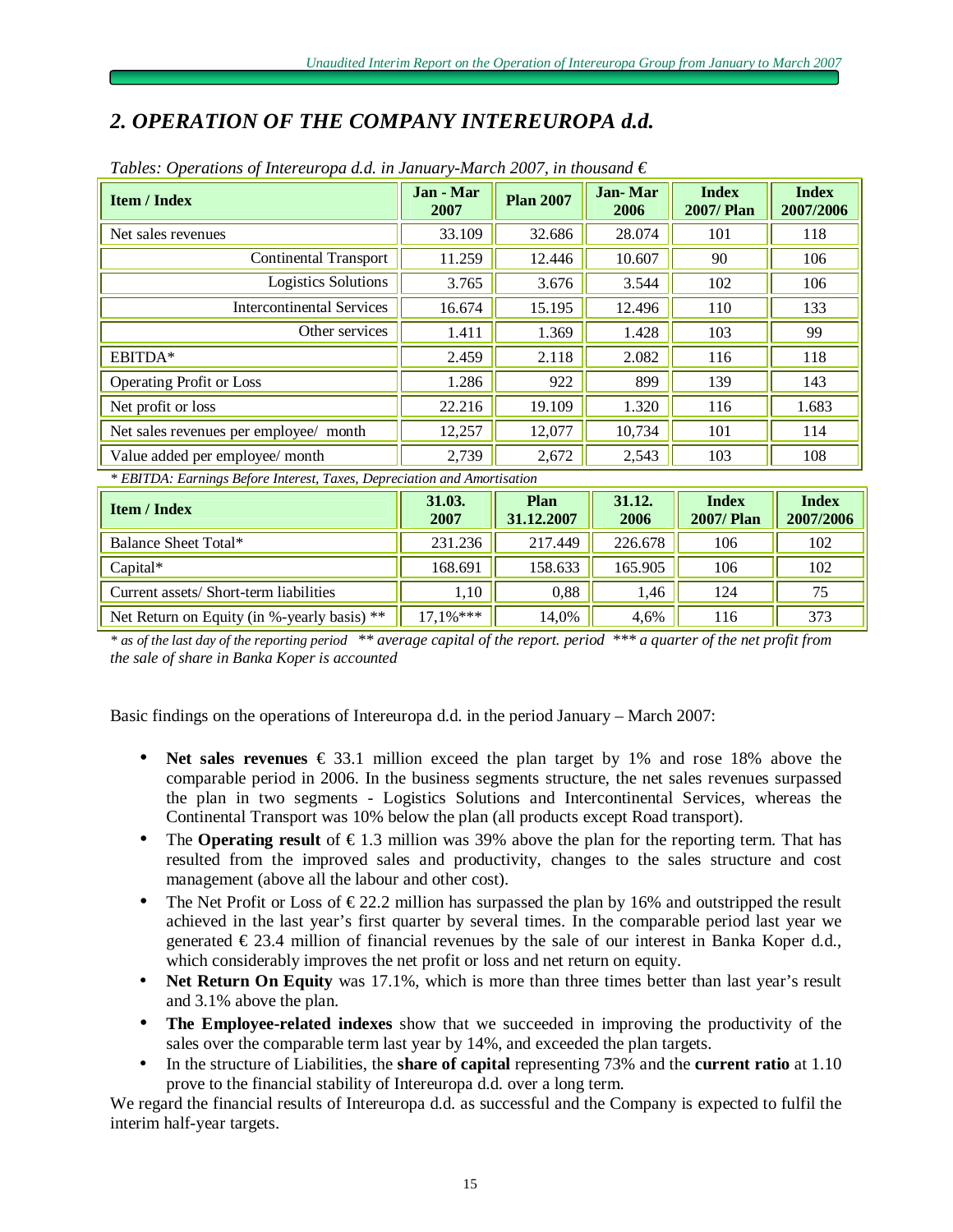# **B. FINANCIAL REPORT**

# *1. FINANCIAL REPORT FOR THE INTEREUROPA GROUP*

The financial statements of the Parent Company and the consolidated financial statements for the Group are prepared in accordance with the law and the International Financial Reporting Standards (IFRS). The same accounting guidelines were applied in the consolidated financial statements as in those of the Parent Company, as indicated in the Accounting Report for the financial year 2006.

### **Consolidation Procedures**

In drawing up the consolidated financial Statements, the investments by the Parent Company in the equity of controlled companies were offset at  $\epsilon$  62,014 thousand by the equity amounts of the controlled companies. All mutually reconciled operating receivables and liabilities in the Group were offset at  $\epsilon$ 3,584 thousand. Mutual short-term financing receivables and liabilities were eliminated in the amount of  $\epsilon$ 6,801 thousand, and mutual long-term financing receivables and liabilities were offset  $(\text{\textsterling}5,307$  thousand).

### **Offset of revenues and expenses**

Net sales revenues represent the products and services sold between the Parent and Controlled companies, and also among the controlled companies, offset at  $\epsilon$ 4,422 thousand by the cost of services in the same amount. Financial revenues and expenses were offset at  $\epsilon$ 76 thousand.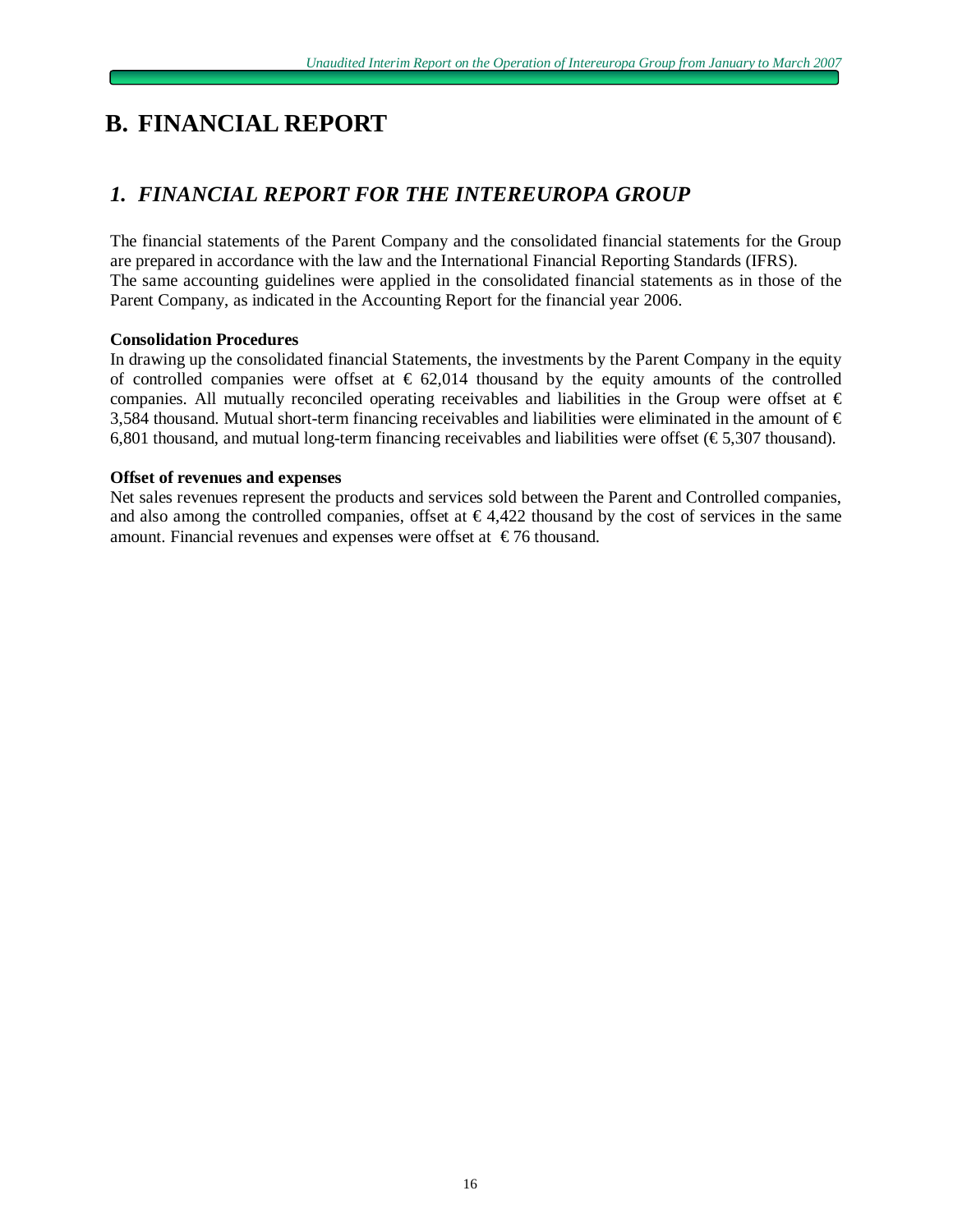# **1.1. Unaudited financial statements of the Intereuropa Group**

### **INCOME STATEMENT OF INTEREUROPA GROUP for the reporting term 1 Jan - 31 March 2007**

|                                                                          | <b>January - March</b> | <b>January - March</b> | I      |
|--------------------------------------------------------------------------|------------------------|------------------------|--------|
| in 000 $\in$                                                             | 2007                   | 2006                   | 07/06  |
| <b>1. NET SALES REVENUES</b>                                             | 58,043                 | 52,353                 | 111    |
| 2. CAPITALISED OWN PRODUCTS AND SERVICES                                 | $\Omega$               | $\Omega$               |        |
| <b>3. OTHER OPERATING REVENUES</b>                                       | 149                    | 683                    | 22     |
| 4. COST OF GOODS, MATERIAL AND SERVICES                                  | 41,392                 | 37,846                 | 109    |
| <b>5. LABOUR COSTS</b>                                                   | 10,385                 | 9,185                  | 113    |
| 6. DEPRECIATION AND AMORTIZATION                                         | 3,445                  | 3,386                  | 102    |
| a) Amortization and other intangible long-term assets write-downs and    |                        |                        |        |
| tangible fixed assets write-offs                                         | 3,083                  | 2,651                  | 116    |
| b) Current asstes revaluation and amortization adjustments               | 362                    | 735                    | 49     |
| 7. OTHER OPERATING EXPENSES                                              | 570                    | 496                    | 115    |
| 8. OPERATING PROFIT OR LOSS (1+2+3-4-5-6-7)                              | 2,400                  | 2,123                  | 113    |
| 9. FINANCIAL REVENUES FROM STAKES                                        | 23,407                 | 47                     |        |
| 10. FINANCIAL REVENUES FROM LOANS GIVEN                                  | 13                     | 94                     | 14     |
| 11. FINANCIAL REVENUES FROM OPERATING RECEIVABLES                        | 299                    | 474                    | 63     |
| 12. FINANCIAL EXPENSES FROM FINANCIAL INVESTMENTS                        |                        |                        |        |
| <b>IMPAIRMENT AND WRITE OFFS</b>                                         |                        | $\Omega$               |        |
| 13. FINANCIAL EXPENSES FROM FINANCIAL LIABILITIES                        | 456                    | 250                    | 182    |
| 14. FINANCIAL EXPENSES FROM OPERATING LIABILITIES                        | 150                    | 78                     | 192    |
| 15. PROFIT OR LOSS FROM ORDINARY ACTIVITIES (8+9+10+11-                  |                        |                        |        |
| $12 - 13 - 14$                                                           | 25,506                 | 2,410                  | 1,058  |
| <b>16. OTHER REVENUES</b>                                                | 0                      | 0                      |        |
| <b>17. OTHER EXPENSES</b>                                                | $\theta$               | $\theta$               |        |
| <b>18. NET PROFIT OR LOSS FROM EXTRAORDINARY ACTIVITIES</b>              |                        |                        |        |
| $(16-17)$                                                                | $\mathbf{0}$           | $\mathbf{0}$           |        |
| 19. Corporation tax                                                      | 3,147                  | 525                    | 599    |
| 20. Deferred taxes                                                       | $-34$                  | 16                     | $-213$ |
| 21.a Net profit or loss of the minority shareholders                     | 109                    | 127                    | 86     |
| 21.b Net profit or loss of the majority shareholder $(15+18-19-20-21.a)$ | 22,284                 | 1,742                  |        |
| 21. NET PROFIT OR LOSS FOR THE PERIOD (21.a+21.b)                        | 22,393                 | 1,869                  |        |
| Basic net earnings per share (in $\bigoplus$                             | 2.82                   | 0.22                   |        |
| Adjusted net earnings per share (in $\oplus$                             | 2.82                   | 0.22                   |        |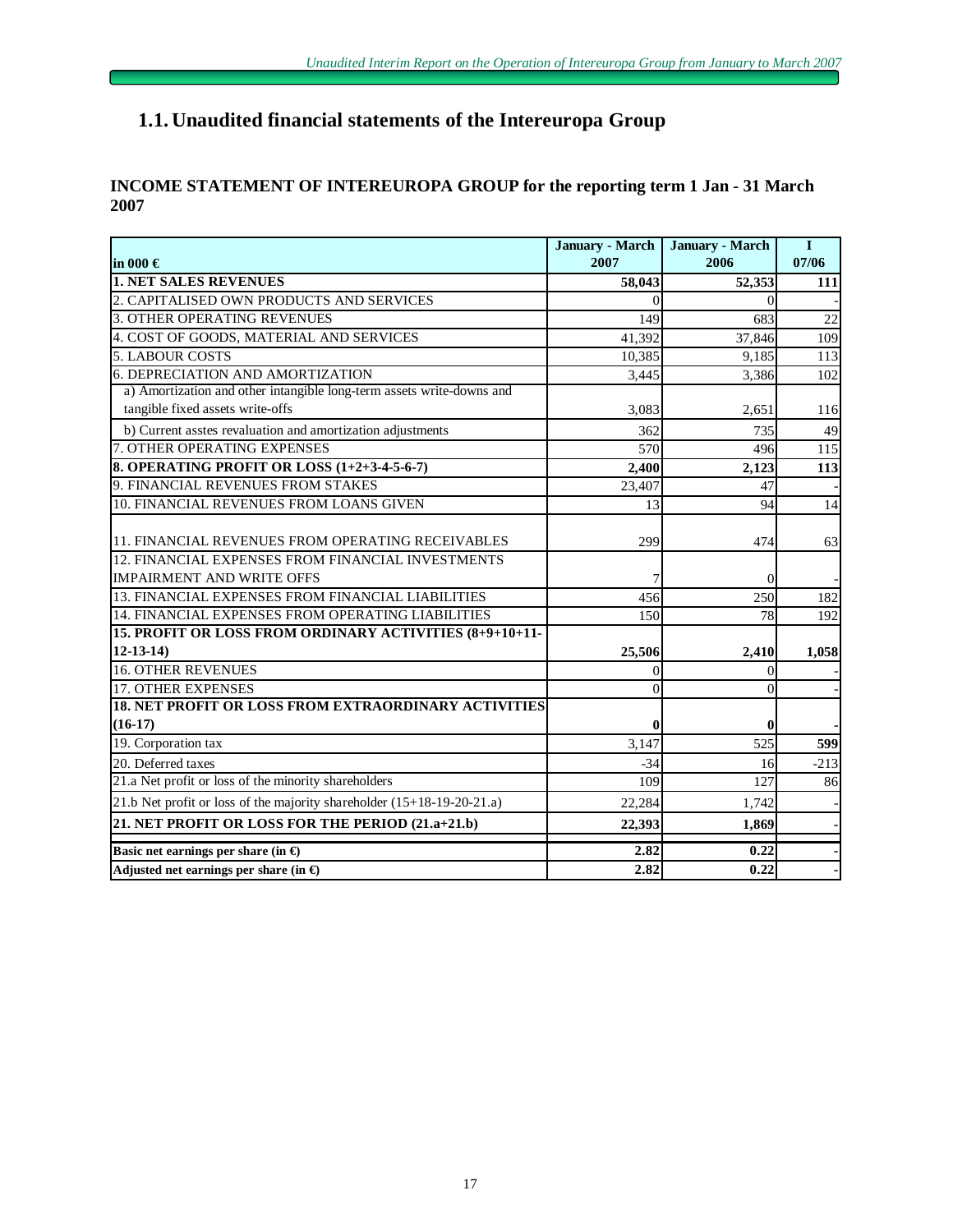| in 000 $\in$                                                     | 31.3.2007        | 31.12.2006       | I<br>07/06 |
|------------------------------------------------------------------|------------------|------------------|------------|
|                                                                  |                  |                  |            |
| <b>ASSETS</b>                                                    | 296,816          | 289,777          | 102        |
| <b>A. LONG-TERM ASSETS</b>                                       | 204,412          | 191,364          | 107        |
| I. Intangible assets and long-term active accrued items          | 10,215           | 10,099           | 101        |
| II. Tangible fixed assets                                        | 165,788          | 153,672          | 108        |
| III. Immovable property                                          | 13,996           | 14,259           | 98         |
| IV. Long-term financial investments                              | 13,821           | 12,931           | 107        |
| V. Long-term operating receivables                               |                  |                  | 100        |
| VI. Deferred tax receivables                                     | 590              | 401              | 147        |
| <b>B. SHORT-TERM ASSETS</b>                                      | 86,303           | 95,620           | 90         |
| I. Assets available-for-sale                                     | 1,417            | 26,437           | 5          |
| II. Inventories                                                  | 93               | 79               | 118        |
| III. Short-term financial investments                            | 3,583            | 4,376            | 82         |
| IV. Short-term operating receivables                             | 78,264           | 61,195           | 128        |
| V. Cash                                                          | 2,946            | 3,533            | 83         |
| <b>C. SHORT-TERM ACTIVE ACCRUED ITEMS</b>                        | 6,101            | 2,793            | 218        |
| <b>LIABILITIES</b>                                               | 296,816          | 289,777          | 102        |
| A. CAPITAL                                                       | 183,819          | 181,340          | 101        |
| I. Called capital                                                | 32,976           | 32,976           | 100        |
| II. Capital reserves                                             | 49,403           | 49,403           | 100        |
| III. Profit reserves                                             | 12,008           | 12,008           | 100        |
| IV. Revaluation surplus                                          | 6,086            | 25,516           | 24         |
| V. Net profit/loss brought forward                               | 56,592           | 50,205           | 113        |
| VI. Net profit/loss for the financial year                       | 22,284           | 6,387            | 349        |
| VII. Consolidation capital adjustment (exchanfe rate translation |                  |                  |            |
| differences)                                                     | 1,107            | 1,379            | 80         |
| VIII. Capital of minority shareholders                           | 3,363            | 3,466            | 97         |
| <b>B. PROVISIONS AND LONG-TERM PASSIVE ACCRUED</b>               |                  |                  |            |
| <b>ITEMS</b>                                                     | 3,064            | 2,997            | 102        |
| <b>C. LONG-TERM LIABILITIES</b>                                  | 28,617           | 31,804           | 90         |
| I. Long-term financial liabilities                               | 27,464           | 27,482           | 100        |
| II. Long-term operating liabilities                              | 675              | 480              | 141        |
| III. Deferred tax liability                                      | 478              | 3,842            | 12         |
| <b>D. SHORT-TERM LIABILITIES</b>                                 | 81,316           | 73,636           | 110        |
| I. Liabilities included in disposal group                        | 0                | 0                |            |
| II. Short-term financial liabilities                             | 24,169           | 22,853           | 106        |
| III. Short-term operating liabilities                            | 57,147           | 50,783           | 113        |
| <b>E. SHORT-TERM PASSIVE ACCRUED ITEMS</b>                       | $\boldsymbol{0}$ | $\boldsymbol{0}$ |            |

# **BALANCE SHEET OF INTEREUROPA GROUP as at 31 March 2007**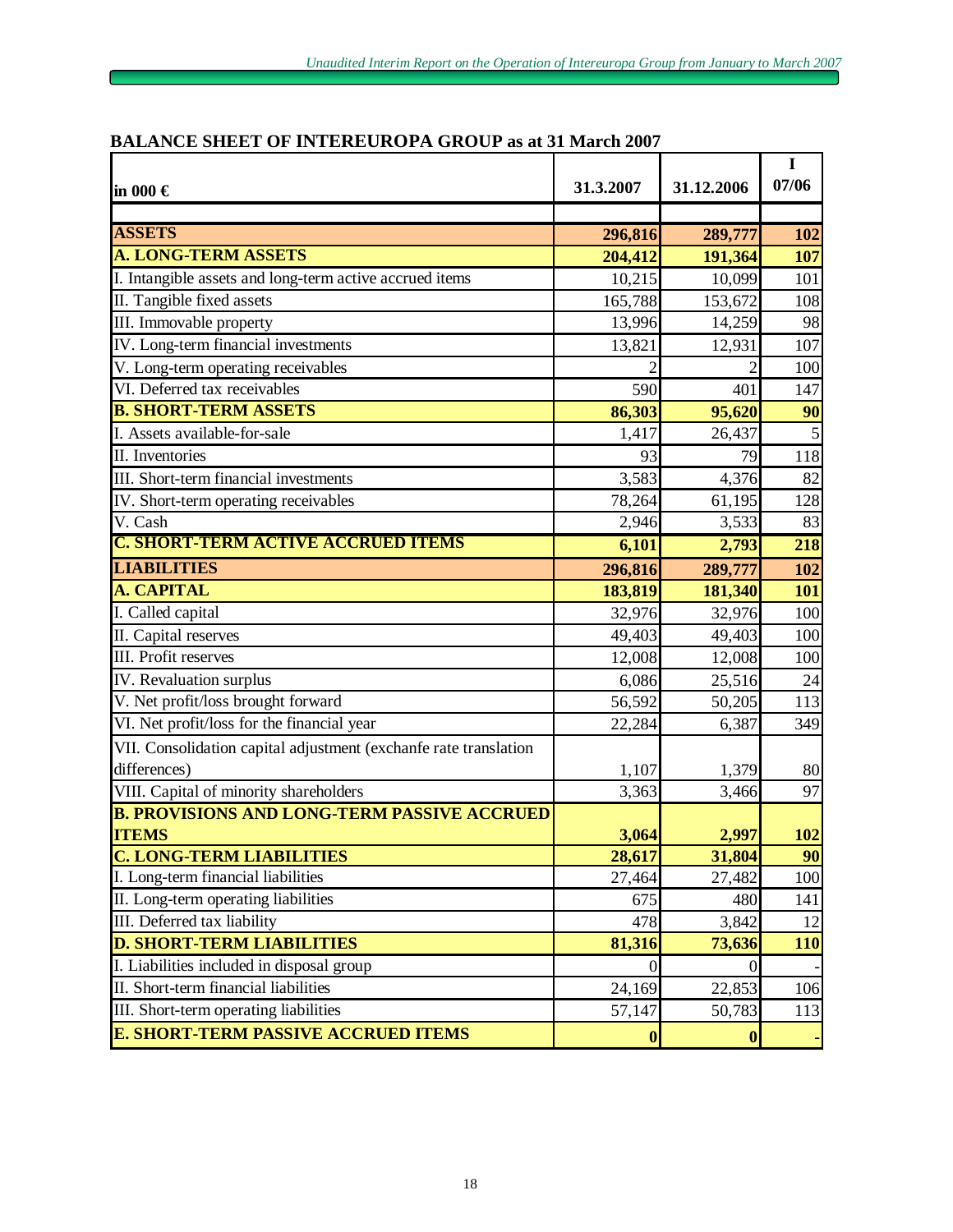# **1.2. Notes to Financial Statements of the Intereuropa Group**

# **a) NOTES TO THE INCOME STATEMENT**

**Net sales revenues** of Intereuropa Group are €58,043,000 and are 11 % (or €5,690,000) above the figure achieved in the first quarter last year, while the **cost of goods, materials and services** were higher by 9% (or  $\text{\textsterling}3,546$  thousand).

The share of the cost of goods, materials and services in the net sales revenues was 71%, while it was slightly higher last year (72%).

**Other operating revenues**  $€ 149,000$  **stand for the revenues from paid receivables for which the** allowance for receivables was made in the preceding years, and the revenues from the damages received from insurance companies. Last year's comparable data primarily reveal higher revenues from allowances for receivables and the net profit achieved in the disposal of tangible fixed assets.

The **labour** costs went up by 13%, or  $\in$  1,200,000 whereas the newly employed staff rose by 8% (calculated on the basis of paid hours).

**Dapreciation and amortization** came to €3,445,000 and stand for the amortisation of the intangible and tangible fixed assets  $\epsilon$  3,083,000, and the remaining part  $\epsilon$  362,000 relates to the allowance for trade receivables.

The **Operating Profit** for the reporting term was  $\epsilon$  2,400 thousand and was 13 % above the figure achieved in the comparable term last year, thanks to a growth of net sales revenues that exceeded the growth of operating expenses.

**Financial revenues from stakes € 23,407,000** stand for the profit attained from the sale of the interest in Banka Koper d.d. (€23,392,000); the remaining part (€15,000) represents the net profits of the associated and jointly-controlled company.

**Financial expenses from financial liabilities** grew by 82% (or € 206,000) from higher expenses for bank loans received.

**Profit from ordinary activities** came to  $\epsilon$  **25,506 thousand.** It was higher than last year's figure by  $\epsilon$ 23,096,000 as a result of the capital gains and the higher Operating Profit than in the comparable term a year ago.

Taking into account the tax on corporate profit, the Intereuropa Group generated the **Net Profit** of **€ 22,393 thousand** in the first quarter this year.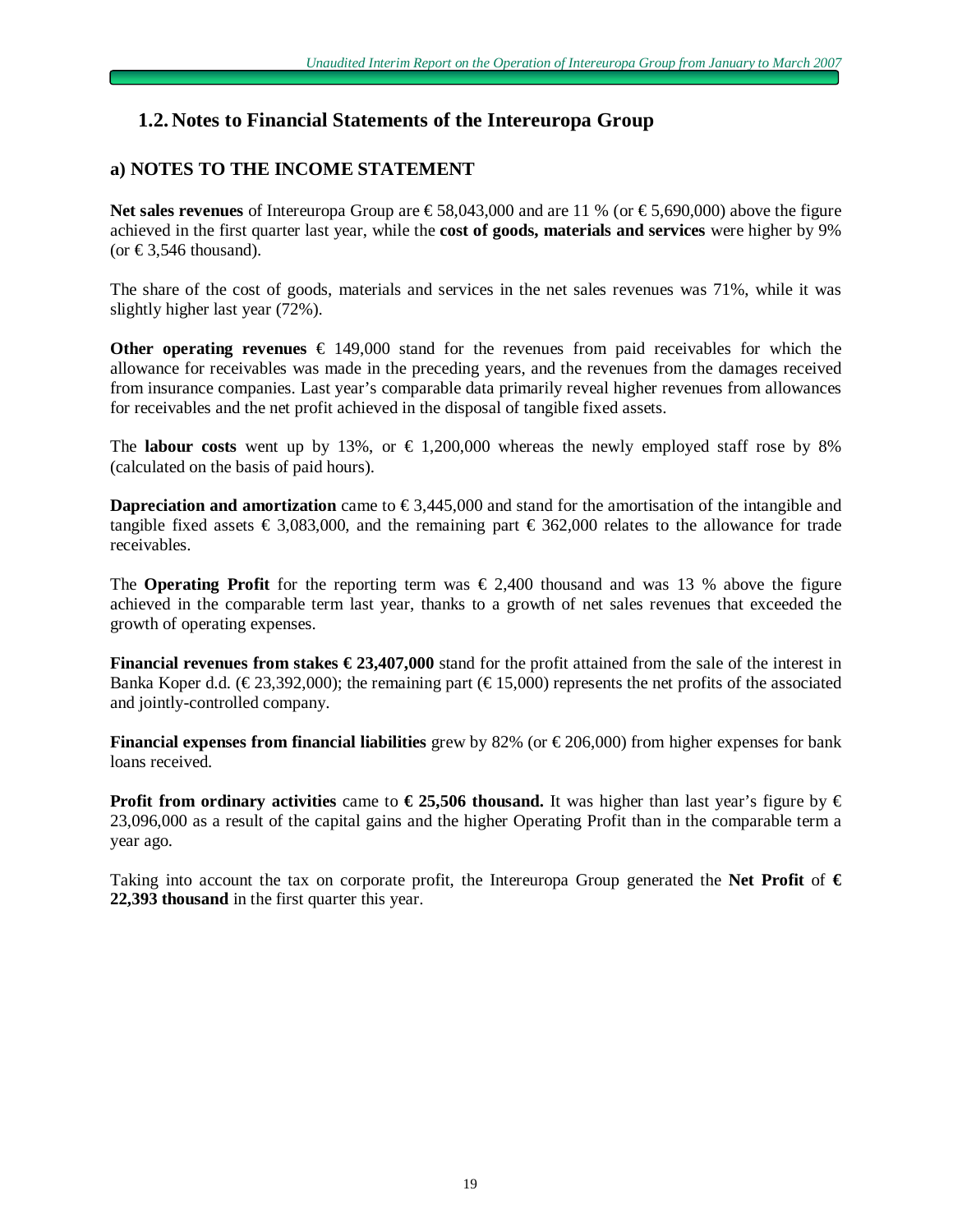# **b). NOTES TO THE BALANCE SHEET**

### **Long-term assets**

In **Tangible fixed assets,** we have recorded a rise of 8% thanks to new investments in tangible fixed assets that were higher than depreciation. The highest contribution to the total amount of new investments ( $\epsilon$ ) 14,962,000) were made by: Intereuropa East d.o.o., Moscow (€ 11,589,000), A.D. Intereuropa logističke usluge, Beograd (€ 1,446,000), Intereuropa, Logističke usluge, d.o.o., Zagreb (€ 1,041,000), Intereuropa d.d. ( $\text{\textsterling}486,000$ ) and Intereuropa RTC d.d. Sarajevo ( $\text{\textsterling}345,000$ ).

**Long-term financial investments** relate to the investments by the Parent Company in most cases. The rise of 7% primarily stands for the revaluation of investments to fair value.

### **Short-term (current) assets**

In **Short-term assets**, we recorded a fall of 10% due to the decrease of the assets held for sale, in which the financial investment into the share in Banka Koper d.d. was stated at fair value as at 31.12.2006 that was sold during the first quarter this year.

Assets **available** for sale valued  $\epsilon$  1,417 thousand result from the assets of the Parent Company and represent the real property intended for sale.

**Short-term financial investments** € 3,583,000 relate to short-term deposits and short-term loans granted to other companies.

#### **Short-term operating receivables**

In short-term receivables, there was an increase in short-term operating receivables due from others on the account of commenced investment activities in the newly-founded subsidiary in the Ukraine.

**Cash** amounts to  $\epsilon$ 2,946 thousand. This item comprises the cash held in the bank accounts, call deposits, cash in hand and cash in transit.

As of 31.03.2007, the **Short-term active accrued items** were recognized in the amount of  $\epsilon$  6,101 thousand. They mainly comprise short-term accrued revenues in the amount of direct costs incurred, which are expected to be covered, and accrued (uninvoiced) customs duty. They rose by  $\epsilon$ 3,308 thousand on the account of customs duties for new business in the Parent Company that were invoiced to customers.

The **Capital of the Group** was recognised at  $\epsilon$  183,819,000 and was as at 31.12.2007 higher by 1% as a result of the net profit achieved by the Group ( $\epsilon$ 22,393,000 in the reporting term). In the surplus from revaluation there was a decline by € 19,448,000 due to transfer of the proceeds from the disposal of shares held in Banka Koper d.d. to the revenues. The share of capital in the structure of Liabilities is 62%.

### **Provisions & Long-term Passive Accrued Items**

As of the Balance Sheet Date, the Group had  $\epsilon$  3,064,000 of unused long-term provisions whose prevailing part is the provisions for pensions and similar obligations.

The **financial and operating liabilities incl. Deferred tax liabilities liability amount to**  $\epsilon$  **109,933,000** or 37% of all Liabilities.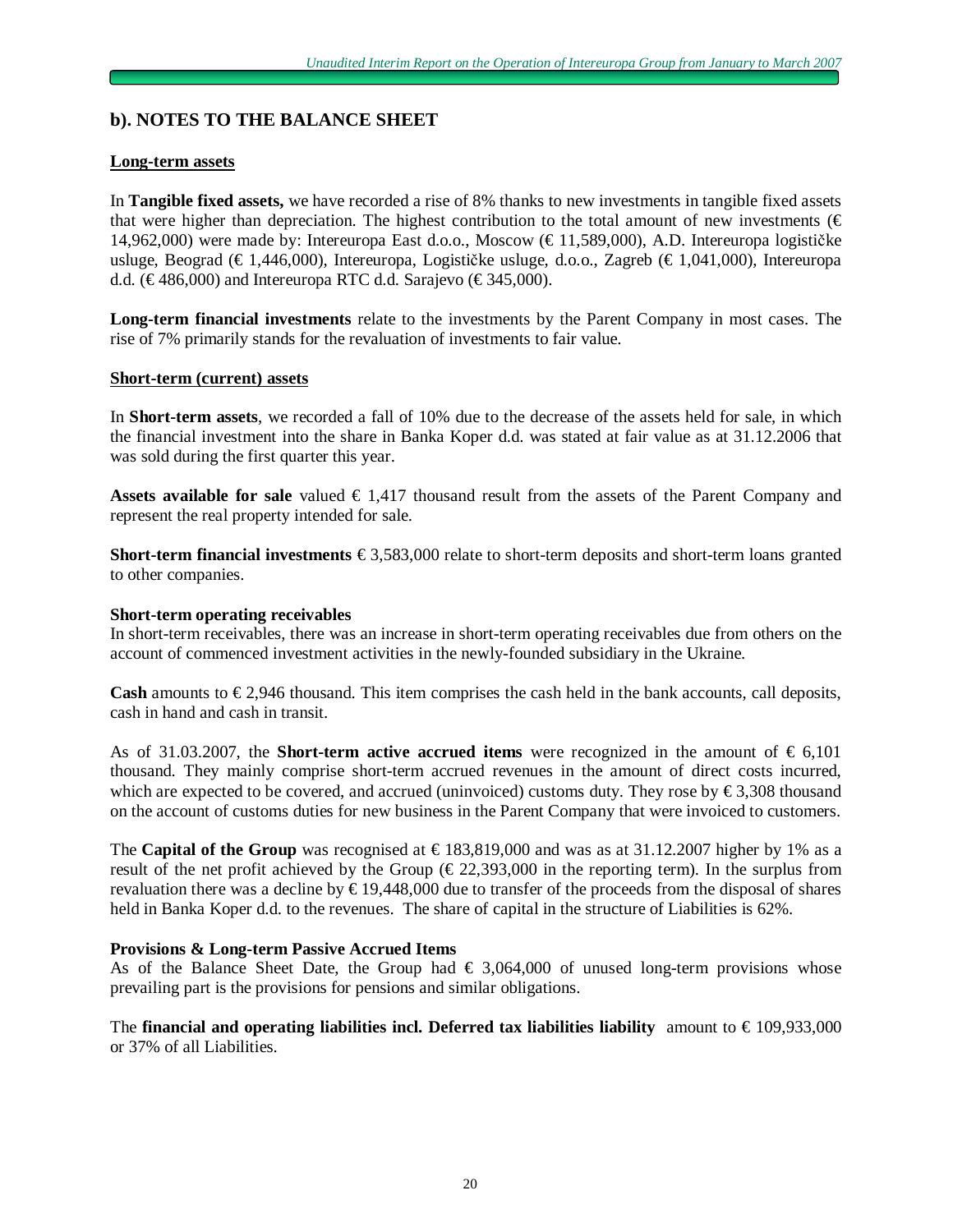# *2. FINANCIAL REPORT FOR INTEREUROPA d.d. (PARENT)*

# **2.1. Unaudited financial statements of the Parent Company Intereuropa d.d.**

### **INCOME STATEMENT OF INTEREUROPA d.d. for the reporting term 1 Jan - 31 March 2007**

|                                                                                | <b>Januar</b> -marec | Januar -   |         |
|--------------------------------------------------------------------------------|----------------------|------------|---------|
| <b>v</b> 000 EUR                                                               | 2007                 | marec 2006 | I 07/06 |
| <b>1. NET SALES REVENUES</b>                                                   | 33,109               | 28,074     | 118     |
| 2. OTHER OPERATING REVENUES                                                    | 91                   | 481        | 19      |
| 3. COST OF GOODS, MATERIAL AND SERVICES                                        | 25,440               | 21,482     | 118     |
| <b>4. LABOUR COSTS</b>                                                         | 4,941                | 4,568      | 108     |
| 5. DEPRECIATION AND AMORTIZATION                                               | 1,309                | 1,467      | 89      |
| a) Amortization and other intangible long-term assets write-downs and tangible |                      |            |         |
| fixed assets write-offs                                                        | 1,173                | 1,183      | 99      |
| b) Current asstes revaluation and amortization adjustments                     | 136                  | 284        | 48      |
| <b>6. OTHER OPERATING EXPENSES</b>                                             | 224                  | 139        | 161     |
| 7. OPERATING PROFIT OR LOSS (1+2-3-4-5-6)                                      | 1,286                | 899        | 143     |
| 8. FINANCIAL REVENUES FROM STAKES                                              | 23,953               | 492        | 4,868   |
| 9. FINANCIAL REVENUES FROM LOANS GIVEN                                         | 91                   | 124        | 73      |
| 10. FINANCIAL REVENUES FROM OPERATING RECEIVABLES                              | 101                  | 195        | 52      |
| 11. FINANCIAL EXPENSES FROM FINANCIAL INVESTMENTS                              |                      |            |         |
| <b>IMPAIRMENT AND WRITE OFFS</b>                                               | 7                    | $\Omega$   |         |
| 12. FINANCIAL EXPENSES FROM FINANCIAL LIABILITIES                              | 256                  | 116        | 221     |
| 13. FINANCIAL EXPENSES FROM OPERATING LIABILITIES                              | 50                   | 12         | 417     |
| 14. PROFIT OR LOSS FROM ORDINARY ACTIVITIES (7+8+9+10-                         |                      |            |         |
| $11 - 12 - 13$                                                                 | 25,118               | 1,582      | 1,588   |
| <b>15. OTHER REVENUES</b>                                                      | 0                    | 0          |         |
| <b>16. OTHER EXPENSES</b>                                                      | $\Omega$             | 0          |         |
| <b>17.NET PROFIT OR LOSS FROM EXTRAORDINARY</b>                                |                      |            |         |
| <b>ACTIVITIES (15-16)</b>                                                      | 0                    | 0          |         |
| 18. Income tax                                                                 | 2,889                | 244        | 1,184   |
| 19. Deferred taxes                                                             | 13                   | 18         | 72      |
| 20. NET PROFIT OR LOSS FOR THE PERIOD (14+17-18-19)                            | 22,216               | 1,320      |         |
| Basic net earnings per share (in $\Theta$                                      | 2.81                 | 0.17       |         |
| Adjusted net earnings per share (in $\bigoplus$                                | 2.81                 | 0.17       |         |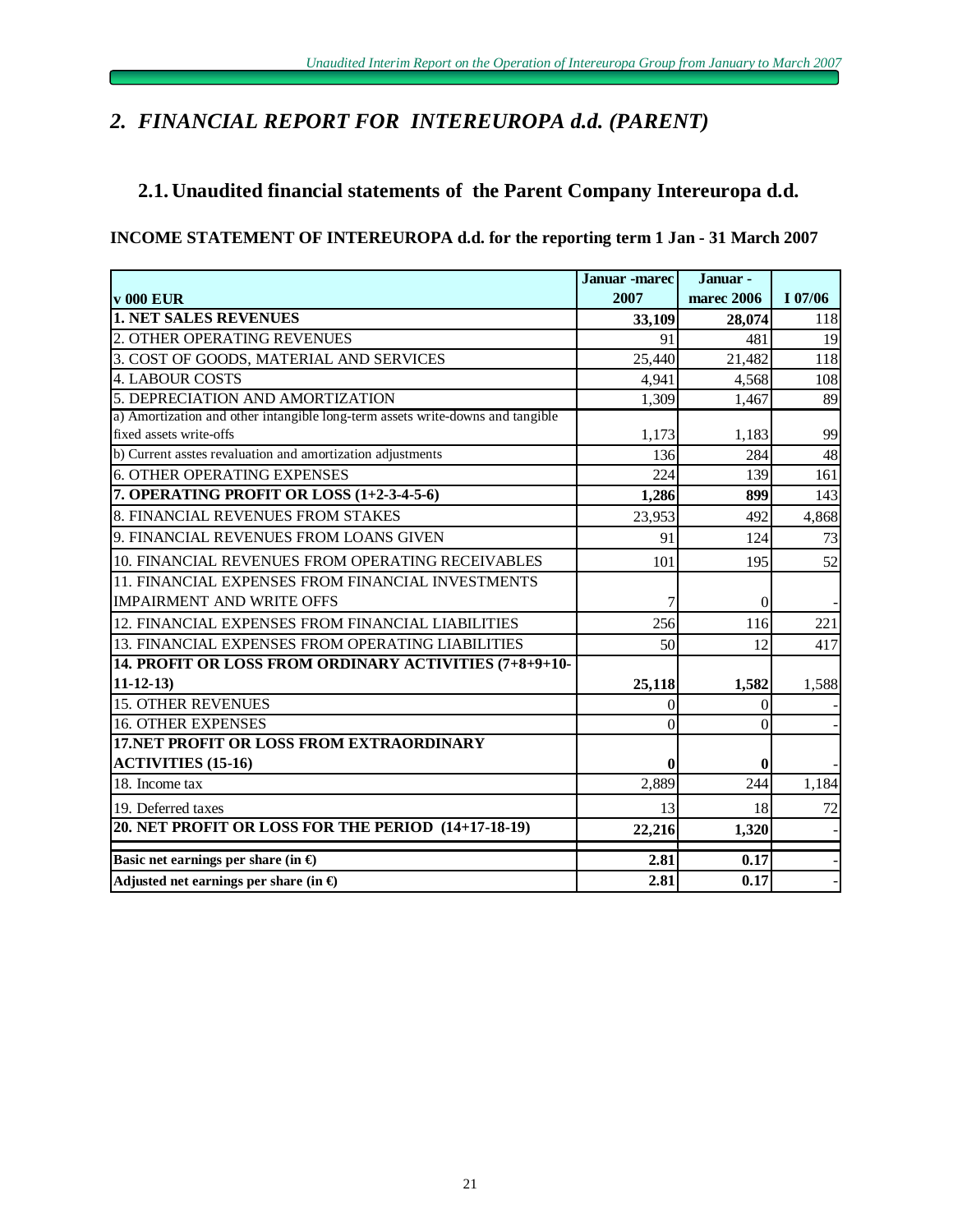# **BALANCE SHEET OF INTEREUROPA d.d. as of 31.03.2007**

| in 000 $\in$                                                       | 31.3.2007 | 31.12.2006 | $\bf{I}$<br>07/06 |
|--------------------------------------------------------------------|-----------|------------|-------------------|
|                                                                    |           |            |                   |
| <b>ASSETS</b><br><b>A. LONG-TERM ASSETS</b>                        | 231,236   | 226,678    | 102               |
|                                                                    | 171,751   | 160,009    | 107               |
| I. Intangible assets and long-term active accrued items            | 2,675     | 2,412      | 111               |
| II. Tangible fixed assets                                          | 76,131    | 76,590     | 99                |
| III. Immovable property                                            | 13,266    | 13,535     | 98                |
| IV. Long-term financial investments                                | 79,679    | 67,472     | 118               |
| V. Long-term operating receivables                                 | $\theta$  | 0          |                   |
| VI. Deferred tax receivables                                       | 0         | $\theta$   |                   |
| <b>B. SHORT-TERM ASSETS</b>                                        | 54,365    | 64,598     | 84                |
| I. Assets available-for-sale                                       | 1,417     | 26,437     |                   |
| II. Inventories                                                    | 50        | 46         | 109               |
| III. Short-term financial investments                              | 7,324     | 5,314      | 138               |
| IV. Short-term operating receivables                               | 45,260    | 32,133     | 141               |
| V. Cash                                                            | 314       | 668        | 47                |
| <b>C. SHORT-TERM ACTIVE ACCRUED ITEMS</b>                          | 5,120     | 2,071      | 247               |
| <b>LIABILITIES</b>                                                 | 231,236   | 226,678    | 102               |
| A. CAPITAL                                                         | 168,691   | 165,905    | 102               |
| I. Called capital                                                  | 32,976    | 32,976     | 100               |
| II. Capital reserves                                               | 49,403    | 49,403     | 100               |
| <b>III.</b> Profit reserves                                        | 11,096    | 11,096     | 100               |
| IV. Revaluation surplus                                            | 6,068     | 25,498     | 24                |
| V. Net profit/loss brought forward                                 | 46,932    | 42,273     | 111               |
| VI. Net profit/loss for the financial year                         | 22,216    | 4,659      | 477               |
| <b>B. PROVISIONS AND LONG-TERM PASSIVE ACCRUED</b><br><b>ITEMS</b> | 1,418     | 1,449      | 98                |
| <b>C. LONG-TERM LIABILITIES</b>                                    | 11,593    | 14,952     | 78                |
| I. Long-term financial liabilities                                 | 11,190    | 11,190     | 100               |
| II. Long-term operating liabilities                                | 19        | 19         | 100               |
| <b>III.</b> Deferred tax liability                                 | 384       | 3,743      | <b>10</b>         |
| <b>D. SHORT-TERM LIABILITIES</b>                                   | 49,534    | 44,372     | 112               |
| I. Liabilities included in disposal group                          |           | 0          |                   |
| II. Short-term financial liabilities                               | 18,384    | 16,682     | 110               |
| III. Short-term operating liabilities                              | 31,150    | 27,690     | 112               |
| <b>E. SHORT-TERM PASSIVE ACCRUED ITEMS</b>                         | 0         | 0          |                   |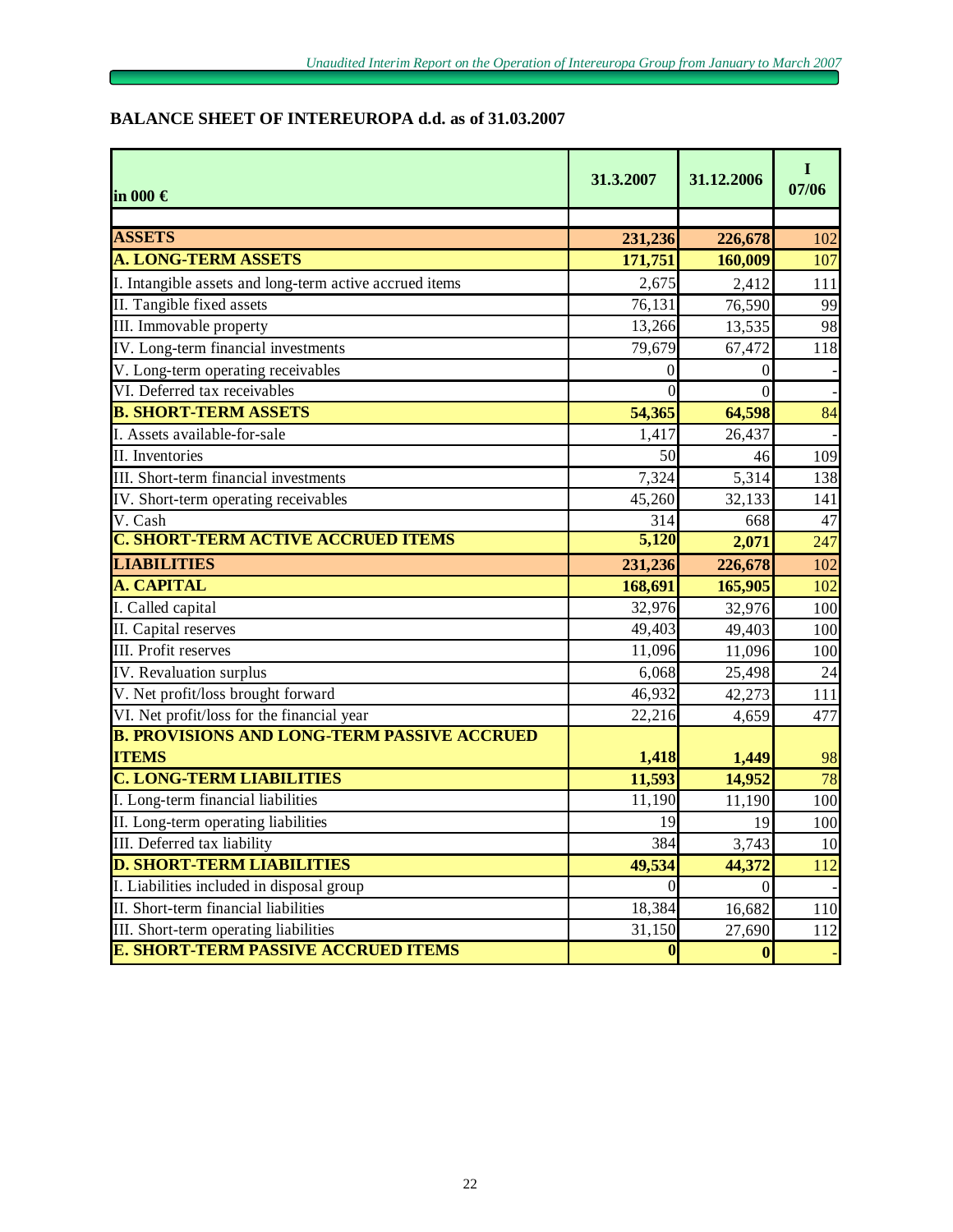# **2.2. Notes to Financial Statements of the Parent Company Intereuropa d.d.**

# **a) NOTES TO THE INCOME STATEMENT**

**Net sales revenues** of € 33,109,000, were higher by 18% than the figure achieved in the comparable period last year. The cost of goods, materials and services went up by the same percentage.

**Other operating revenues** at  $€91,000$  primarily stand for the paid receivables for which the allowance was made in preceding years,

The **labour costs** went down by 8 %.

**Depreciation and amortization** at  $\epsilon$ 1,173,000 stands for the amortisation of the intangible and tangible fixed assets; the amount  $\epsilon$ 136,000 relates to the allowance for trade receivables.

**Other operating expenses** amounting to  $\epsilon$  224,000 comprise the expenses for the municipal land contributions.

The **Operating Profit** for this year's First Quarter came to  $\epsilon$ 1,286,000 and was  $\epsilon$ 387,000 higher than the figure achieved in the comparable period a year ago.

**Financial revenues from stakes** € 23,953,000 stands for the profit attained from the sale of the interest in Banka Koper d.d. (€ 23,392,000); the remaining part (€ 561,000) represents the net profits (to be) transferred by the consolidated companies to the Parent based on the Resolutions by the General Meetings adopted in this year's first quarter.

**The profit from ordinary activities is**  $€25,118,000$ **. It is higher than last year's figure by**  $€23,536,000$ primarily resulting from the capital gains realized and the higher Operating Profit.

Taking into account the tax on corporate profit, the Parent Company Intereuropa d.d. generated a **Net Profit** of  $\epsilon$  **22,216 thousand** in the first quarter this year.

### **b) NOTES TO THE BALANCE SHEET**

The **Long-term assets** rose by 2% over the figure as at 31.12.2006, primarily resulting from the capital increase of the company Intereuropa East d.o.o. in the amount of  $\epsilon$ 10,367 thousand.

In **Tangible fixed assets** we recorded a decrease of  $\in$  459,000, which is the effect of depreciation ( $\in$ 1,077,000), new purchases amounting to  $\epsilon$ 486,000 and the transfer of assets from investment property ( $\epsilon$ 132,000).

### **Long-term financial investments**

Primarily the capital increase of Intereuropa East d.o.o. has contributed to the increase of long-term investments.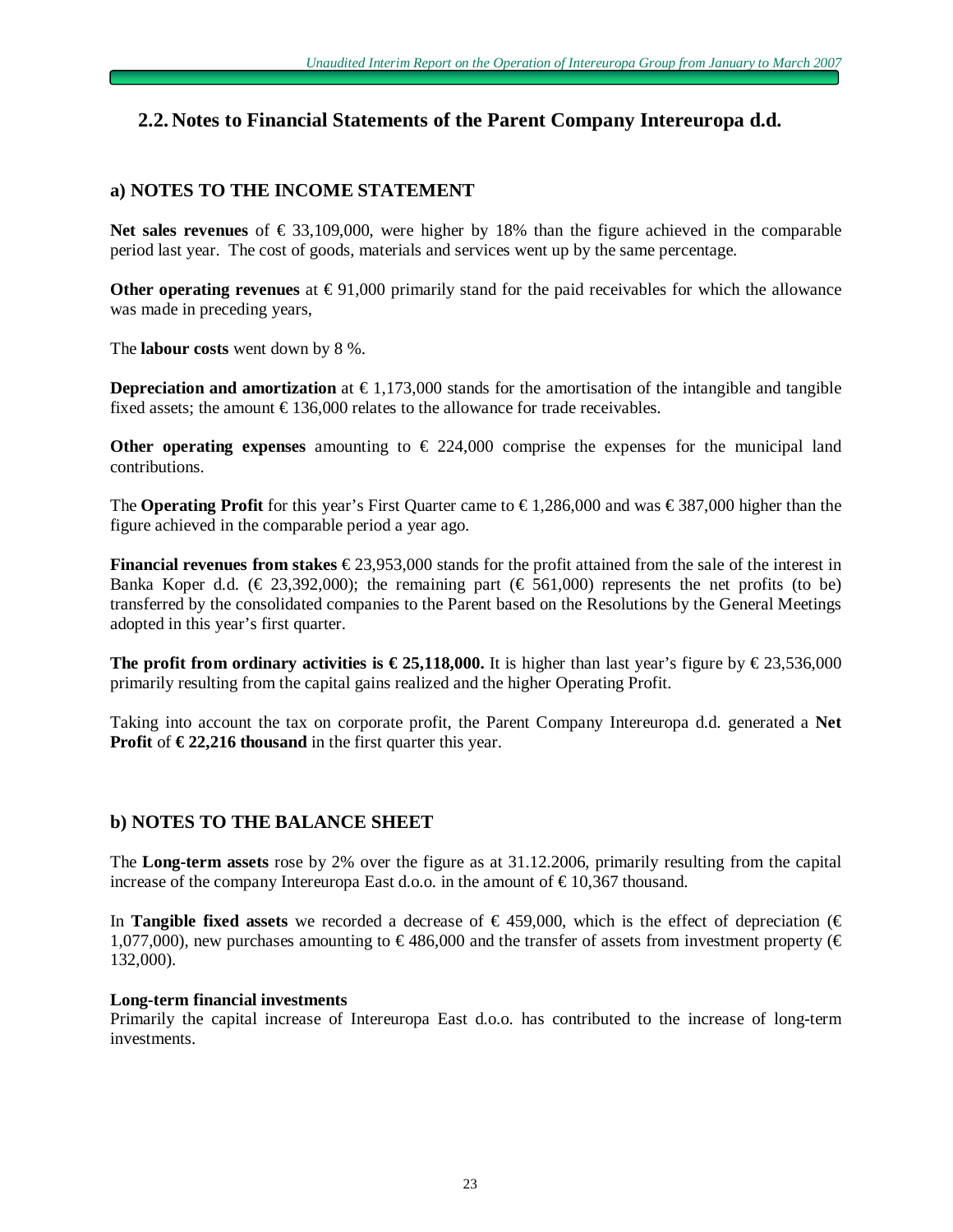### **SHORT-TERM ASSETS**

In **Short-term assets**, we recorded a fall of 16 % due to the decrease of the assets held for sale, in which the financial investment into the share in Banka Koper d.d. was stated at fair value as at 31.12.2006 that was sold during the first quarter this year.

**Assets available for sale** valued € 1,417,000 represent the real property intended for sale.

**Short-term financial investments** amounting to  $\epsilon$  7,324,000 mainly comprise the loans granted to the companies in the Group ( $\text{\textsterling}6,824,000$ ).

### **Short-term operating receivables**

In short-term receivables, there was an increase mainly in short-term operating receivables due from others on the account of commenced investments in the newly-founded company in the Ukraine.

**Cash** amounts to  $\epsilon$  314 thousand. This item comprises the cash held in the bank accounts, call deposits, cash in hand and cash in transit.

As of 31.03.2007, the **Short-term active accrued items** were recognized in the amount of € 5,120,000. They mainly comprise short-term accrued revenues in the amount of direct costs incurred, which are expected to be covered, and accrued (uninvoiced) customs duty. They rose by  $\epsilon$ 3,049,000 on the account of customs duties for new business that were invoiced to customers.

### **CAPITAL**

As of 31.03.2007, the capital represents 73% of all liabilities in broader sense, which points to a high level of self-financing. In the reporting term, the capital rose on the account of net profit ( $\epsilon$ 22,216,000) and declined on the account of the surplus from revaluation (by  $\epsilon$ 19,430,000) primarily due to the transfer to the proceeds (gains) from the disposal of shareholding in Banka Koper d.d. to the revenues.

### **PROVISIONS & LONG-TERM PASSIVE ACCRUED ITEMS**

As of the Balance Sheet Date, the Company had  $\in 1,418,000$  of unused long-term provisions. The prevailing part comprises the provisions for pensions and similar obligations.

#### **Long-term liabilities**

**Long-term financial liabilities a**s at the Balance Sheet Date are recognized at € 11,190,000 and stand for long-term loans obtained from banks.

**Deferred tax liability** is offset by deferred tax receivables and the offset amount is  $\in$  384,000. The prevailing basis for them is the revaluation of financial investments to fair value.

#### **Short-term liabilities**

**Short-term financial liabilities** amount to  $\in$  18,384,000 and consist of short-term credit facilities with domestic banks to maintain the current liquidity.

**Short-term operating liabilities** of  $\epsilon$ 31,150,000 primarily relate to the liabilities to suppliers.